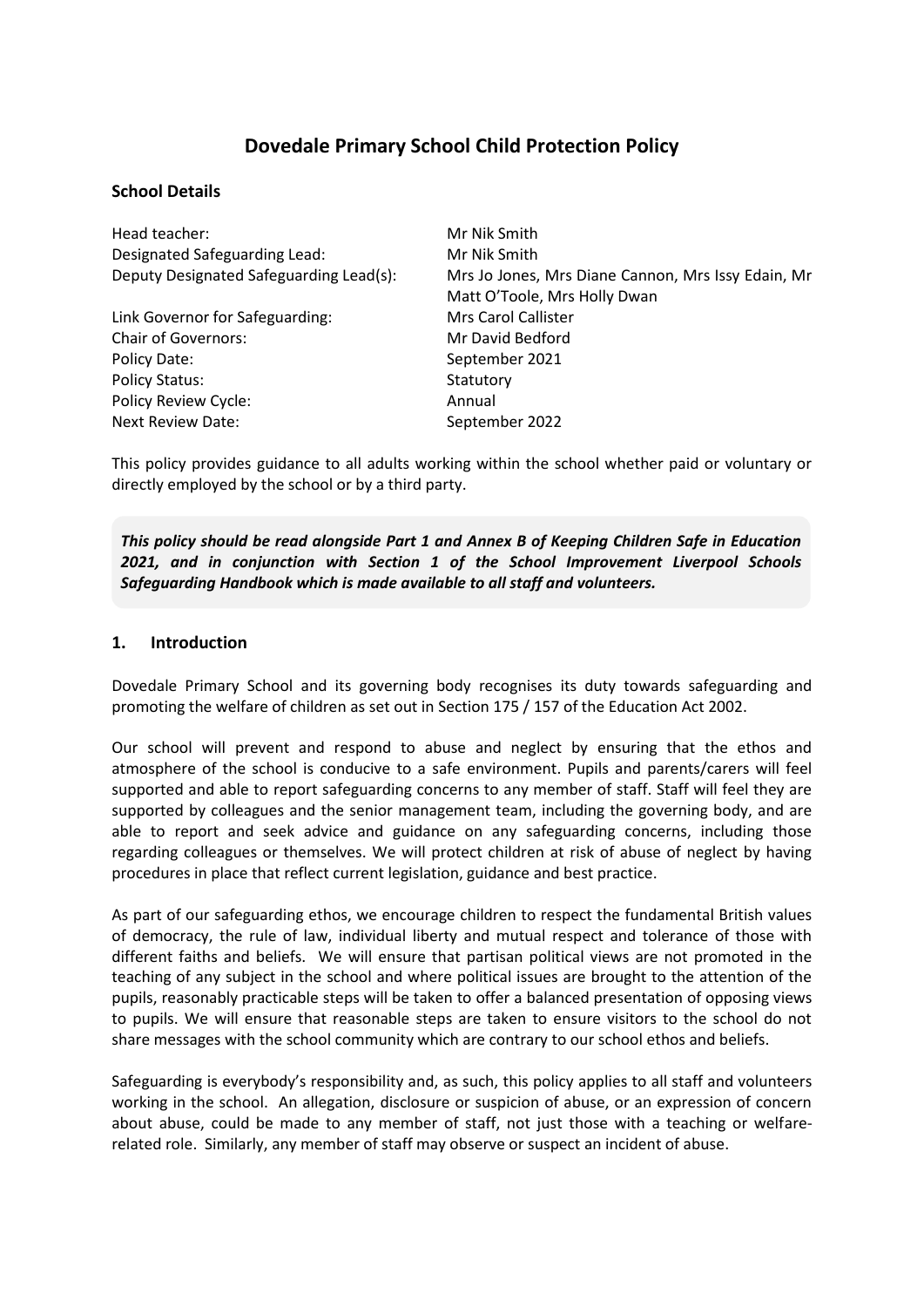# **2. Child Protection Statement**

Our school is committed to safeguarding children and promoting children's welfare and expects all staff, governors, volunteers and visitors to share this commitment and maintain a vigilant and safe environment. Everyone has a responsibility to act, without delay, to protect children by reporting anything that might suggest a child is being abused or neglected. It is our willingness to work safely and challenge inappropriate behaviours that underpins this commitment. The school seeks to work in partnership with families and other agencies to improve the outcomes for children who are vulnerable or in need.

'*Safeguarding and promoting the welfare of children is everyone's responsibility. Everyone who comes into contact with children and their families and carers has a role to play. In order to fulfil this responsibility effectively, all professionals should make sure their approach is child-centred. This means that they should consider, at all times, what is in the best interests of the child*.' (DFE 2021)

## **3. Definitions**

### **Child:**

A child includes everyone under the age of 18. The fact that a child has reached 16 years of age, is living independently or is in further education, is a member of the armed forces, is in hospital or in custody in the secure estate, does not change their status or entitlements to services or protection.

### **Child Protection:**

Part of safeguarding and promoting welfare. This refers to the activity that is undertaken to protect specific children who are suffering, or are likely to suffer, significant harm.

*Where a child is suffering significant harm, or is likely to do so, action should be taken to protect that child.*

### **Safeguarding Children:**

Action should be taken to promote the welfare of a child in need of additional support, even if they are not suffering harm or are at immediate risk.

*'Safeguarding and promoting the welfare of children is defined as protecting children from maltreatment; preventing impairment of children's mental and physical health or development; ensuring that children grow up in circumstances consistent with the provision of safe and effective care; and taking action to enable all children to have the best outcomes.'* (DfE 2021)

### **Abuse:**

Abuse is a form of maltreatment of a child. Somebody may abuse or neglect a child by inflicting harm, or by failing to act to prevent harm. Children may be abused in a family or in an institutional or community setting by those known to them or, more rarely, by others. Abuse can take place wholly online, or technology may be used to facilitate offline abuse. Children may be abused by an adult or adults, or another child or children.

### **Physical Abuse:**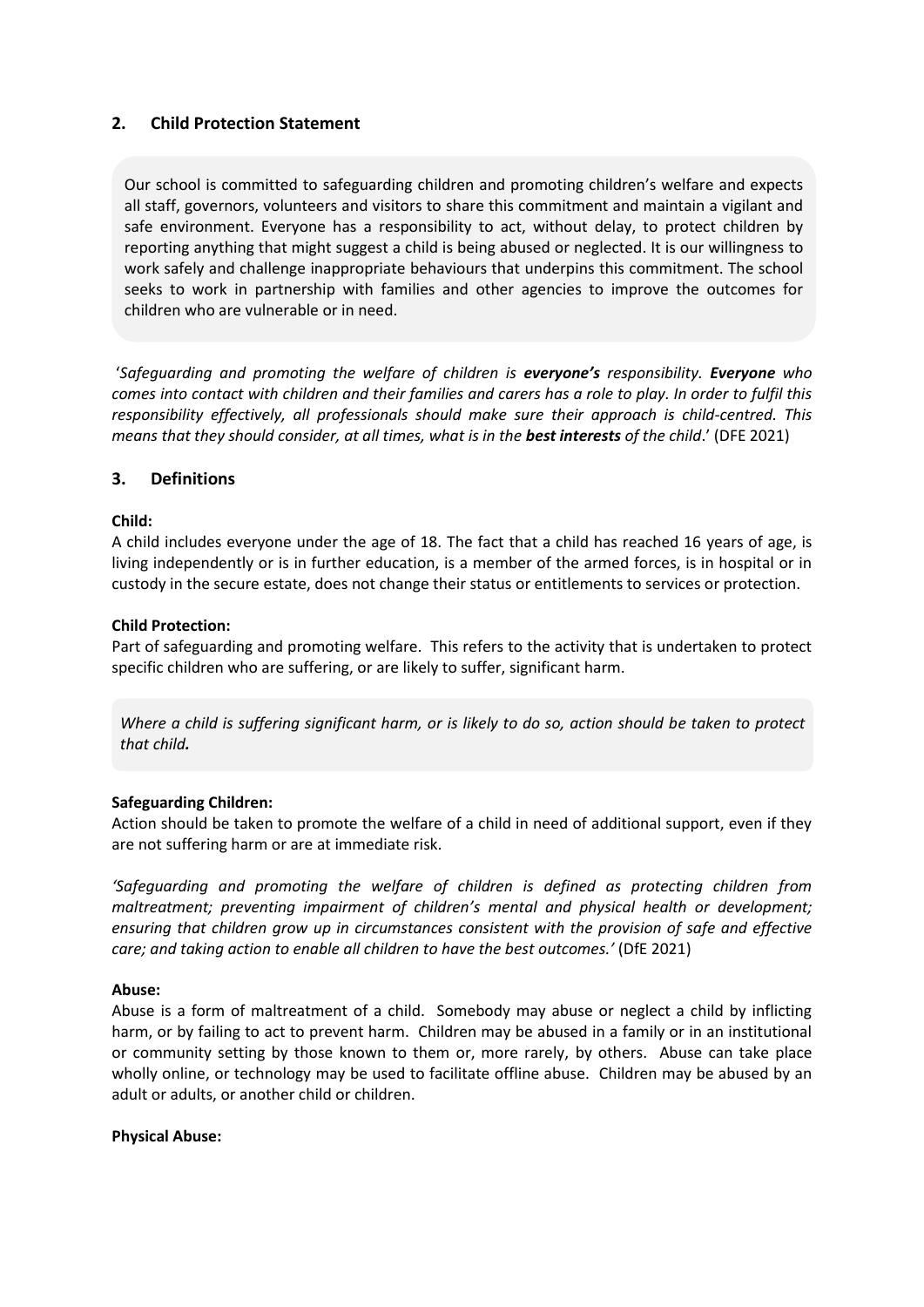A form of abuse which may involve hitting, shaking, throwing, poisoning, burning or scalding, drowning, suffocating or otherwise causing physical harm to a child. Physical harm may also be caused when a parent or carer fabricates the symptoms of, or deliberately induces, illness in a child.

## **Emotional Abuse:**

The *persistent* emotional maltreatment of a child such as to cause severe and persistent adverse effects on the child's emotional development. It may involve conveying to a child that they are worthless or unloved, inadequate, or valued only insofar as they meet the needs of another person. It may include not giving the child opportunities to express their views, deliberately silencing them or 'making fun' of what they say or how they communicate. It may feature age or developmentally inappropriate expectations being imposed on children. These may include interactions that are beyond a child's developmental capability, as well as overprotection and limitation of exploration and learning, or preventing the child participating in normal social interaction. It may involve seeing or hearing the ill-treatment of another. It may involve serious bullying (including cyber bullying), causing children frequently to feel frightened or in danger, or the exploitation or corruption of children. Some level of emotional abuse is involved in all types of maltreatment of a child, though it may occur alone

## **Neglect:**

The persistent failure to meet a child's basic physical and/or psychological needs, likely to result in the serious impairment of the child's health or development. Neglect may occur during pregnancy as a result of maternal substance abuse. Once a child is born, neglect may involve a parent or carer failing to:

- provide adequate food, clothing and shelter (including exclusion from home or abandonment)
- protect a child from physical and emotional harm or danger
- ensure adequate supervision (including the use of inadequate care-givers)
- ensure access to appropriate medical care or treatment

It may also include neglect of, or unresponsiveness to, a child's basic emotional needs.

### **Sexual Abuse:**

Involves forcing or enticing a child or young person to take part in sexual activities, not necessarily involving a high level of violence, whether or not the child is aware of what is happening. The activities may involve physical contact, including assault by penetration (for example, rape or oral sex) or non-penetrative acts such as masturbation, kissing, rubbing and touching outside of clothing. They may also include non-contact activities, such as involving children in looking at, or in the production of, sexual images, watching sexual activities, encouraging children to behave in sexually inappropriate ways, or grooming a child in preparation for abuse Sexual abuse can take place online, and technology can be used to facilitate offline abuse. Sexual abuse is not solely perpetrated by adult males. Women can also commit acts of sexual abuse, as can other children.

Further information regarding the signs and indicators of abuse are set out in the DFE guidance Keeping Children Safe in Education (DfE 2021) and can be found within the School Improvement Liverpool Schools Safeguarding Handbook. This includes amongst others, the definitions and indicators of Child Sexual Exploitation, Child Criminal Exploitation (including County Lines), Serious Violence, Female Genital Mutilation, Forced Marriage, Honour Based Abuse, Peer on Peer abuse, Sexual Violence and Sexual Harassment (including sexting and other related issues), Vulnerabilities to Extremism and Children Missing Education.

## **4. Policy Aims**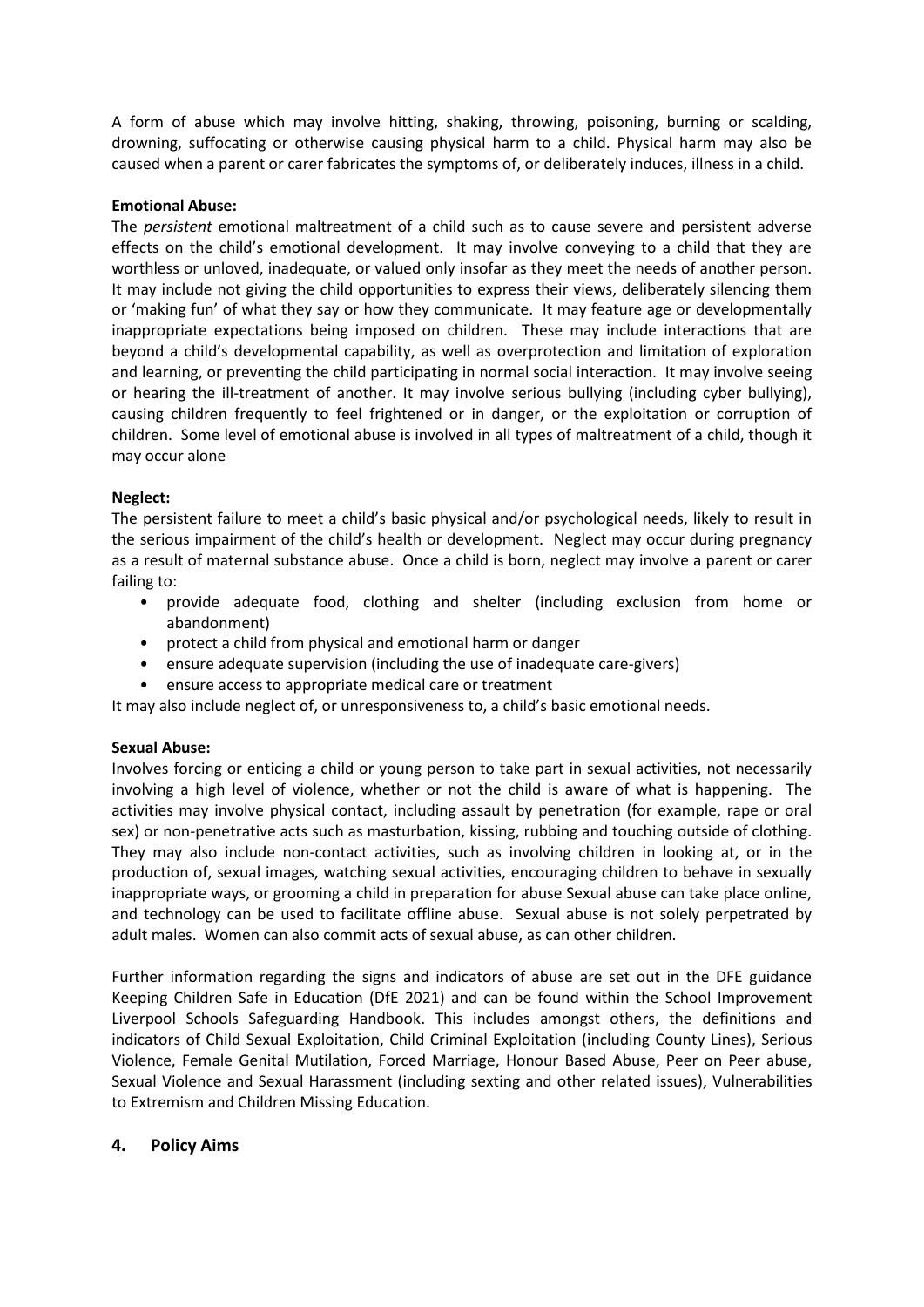- To ensure school takes appropriate action, in a timely manner, to safeguard and promote the welfare of all children
- To ensure responsibilities and procedures are fully understood and that everyone can recognise signs and indicators of abuse or neglect and respond to them appropriately.
- To ensure that the school's practice meets local and national guidance and all statutory requirements are in place.

# **5. Key Principles**

- The child's needs and welfare are paramount. All children have a right to be protected from abuse and neglect and have their welfare safeguarded.
- Keeping Children Safe in Education (DfE 2021) reminds us that all staff should maintain an attitude of "*it could happen here*" where safeguarding is concerned.
- Children should be listened to and their views and wishes should inform any assessment and provision for them. Staff should always act in the interests of the child, in order to protect them.
- The school recognises that scrutiny, challenge and supervision are key to safeguarding children.
- The school is committed to working with other agencies to provide early help for children before they become at risk of harm or require a 'child in need' statutory assessment. '*Early Help means providing support as soon as a problem emerges, at any point in a child's life, from the foundation years through to the teenage years*.' (DfE 2021)
- All staff should be aware of the early help process and understand their role in it. This includes identifying emerging problems, liaising with the designated safeguarding lead, sharing information with other professionals to support early identification and assessment and, in some cases, acting as the lead professional in undertaking an early help assessment.
- '*All staff should be aware of the process for making referrals to children's social care and for statutory assessments under the Children Act 1989, especially section 17 (children in need) and section 47 (a child suffering, or likely to suffer, significant harm) that may follow a referral, along with the role they might be expected to play in such assessments*.' (DFE 2021)
- All staff have responsibility to report their concerns about a child **without delay** to the Designated Safeguarding Lead, or in their absence the deputy designated safeguarding lead(s) or other senior member of staff. This should be done both verbally and in writing, using the agreed format. Whilst the Designated Safeguarding Lead will normally make referrals to Children's Services, **anyone** can refer their concerns to children's social care directly in emergencies or if they feel they need to do so. [Safeguarding-Mate](https://www.schoolimprovementliverpool.co.uk/safeguarding-mate/) can support any member of staff through the process of making a referral.
- Everyone has responsibility to escalate their concerns and 'press for reconsideration' if they believe a child's needs remain unmet or if the child is failing to thrive and in need or if the child is at risk of harm. Concerns about a child should always lead to help for a child at some point and the child's situation should improve.
- The school will work in partnership with other agencies to promote the welfare of children and protect them from harm, including the need to share information about a child in order to safeguard them. *'Fears about sharing information cannot be allowed to stand in the way of the need to promote the welfare and protect the safety of children*.' Working Together to Safeguard Children (DfE 2018)
- The school will work with other agencies to ensure any actions that are part of a multi-agency coordinated plan are completed in a timely way.
- The school will follow the Local Authority and the Local Safeguarding Children Partnership procedures and provide them with information as required.
- Staff, children and families will need support following child protection processes being followed.
- Children have a right to learn ways to keep themselves safe from harm and exploitation.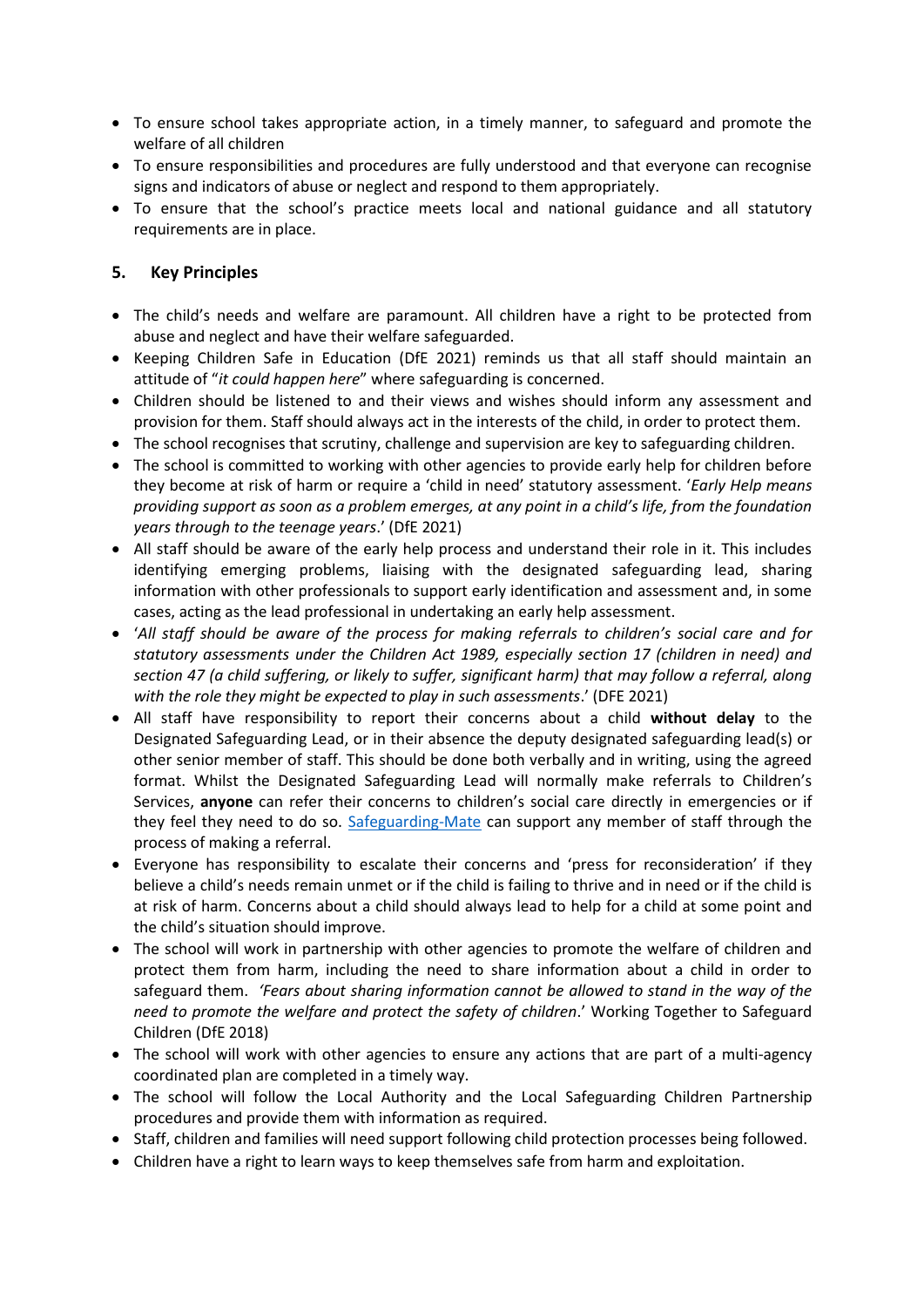## **6. Legislation and Guidance**

Schools and colleges must have regard for the DfE statutory guidance '[Keeping Children Safe in](https://www.gov.uk/government/publications/keeping-children-safe-in-education--2)  [Education](https://www.gov.uk/government/publications/keeping-children-safe-in-education--2) (DfE 2021). **This child protection policy should be read alongside this statutory guidance and all staff must read and understand at least part 1 and annex B of this guidance.**

Local authorities have a duty to make enquiries under [section 47](http://www.legislation.gov.uk/ukpga/1989/41/section/47) of the **Children Act 1989** if they have reasonable cause to suspect that a child is suffering, or is likely to suffer, significant harm, to enable them to decide whether they should take any action to safeguard and promote the child's welfare. There may be a need for immediate protection whilst the assessment is carried out.

A 'child in need' is defined under the Children Act 1989 as a child who is unlikely to achieve or maintain a satisfactory level of health or development, or their health and development will be significantly impaired, without the provision of services; or a child who is disabled. A social worker will lead and co-ordinate any assessment under [section 17](http://www.legislation.gov.uk/ukpga/1989/41/section/17) of the Children Act 1989.

[Section 175](https://www.legislation.gov.uk/ukpga/2002/32/section/175) of the **Education Act 2002** places a duty on local authorities (in relation to their education functions, and governing bodies of maintained schools and further education institutions, which include sixth-form colleges) to exercise their functions with a view to safeguarding and promoting the welfare of children who are pupils at a school, or who are students under 18 years of age attending further education institutions. The same duty applies to independent schools (which include Academies and free schools) by virtue of regulations made under [section 157](https://www.legislation.gov.uk/ukpga/2002/32/section/157) of the same Act.

[Working Together to Safeguard Children](https://www.gov.uk/government/publications/working-together-to-safeguard-children--2) (DfE 2018) provides additional guidance which makes it clear that protecting children from harm and promoting their welfare depends upon a shared responsibility and effective joint working between different agencies:

*Everyone who works with children has a responsibility for keeping them safe. No single practitioner can have a full picture of a child's needs and circumstances and, if children and families are to receive the right help at the right time, everyone who comes into contact with them has a role to play in identifying concerns, sharing information and taking prompt action.*

In addition, Working Together to Safeguard Children also reinforces the need to take action to provide early help before statutory services are required:

'*Providing early help is more effective in promoting the welfare of children than reacting later. Early Help means providing support as soon as a problem emerges, at any point in a child's life, from the foundation years through to the teenage years*.' DFE 2018

The school therefore understands its responsibility to engage with other professionals in Early Help Assessments when a child's needs according to the Local Safeguarding Children Partnership's Responding to Need and Level of Needs framework sit below the requirement for a statutory assessment.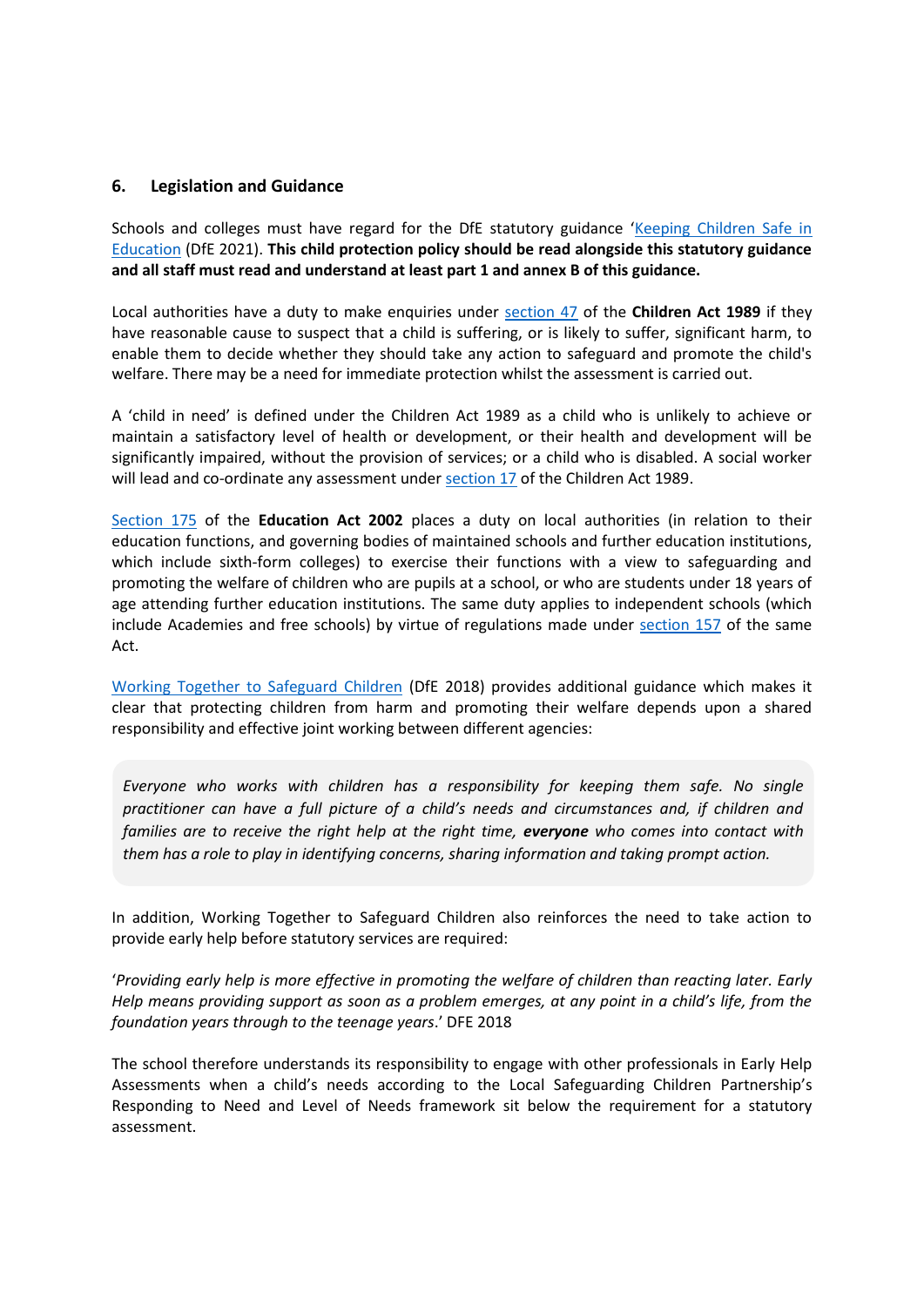**The Counter-Terrorism and Security Act** 2015 places a duty upon local authorities and educational providers to 'have due regard to the need to prevent people from being drawn into terrorism'. The DfE has provided statutory guidance for schools and child care providers: '[The Prevent Duty](https://www.gov.uk/government/publications/prevent-duty-guidance)' (June 2015). The guidance summarises the requirements of schools and child care providers in terms of four general themes: risk assessment, working in partnership, staff training and IT policies. Our school will ensure that staff are aware of the indicators of extremism and radicalisation and know how to respond in keeping with local and national guidance. Staff will use their judgement in identifying children who might be at risk of radicalisation and act proportionately which may include making a referral via Children's Services to the Channel programme. Equally children will be made aware of the risks and support available to them. We will ensure that children are safe from terrorist and extremist material when accessing the internet in schools. The Government has developed an 'educate against hate' website providing information and resources for schools and parents to support them to recognise and address extremism and radicalisation in young people. Liverpool is a priority area, schools can seek additional advice from the Local Authority's Prevent Coordinator or Local Authority's Prevent Education Officer (details in School Improvement Liverpool's Safeguarding Handbook).

**'Section 5B of the Female Genital Mutilation Act 2003 (as inserted by section 74 of the Serious Crime Act 2015)** places a statutory duty upon **teachers** along with regulated health and social care professionals in England and Wales, to report to the police where they discover (either through disclosure by the victim or visual evidence) that FGM appears to have been carried out on a girl under 18. Those failing to report such cases will face disciplinary sanctions. It will be rare for teachers to see visual evidence, and they should not be examining pupils, but the same definition of what is meant by "to discover that an act of FGM appears to have been carried out" is used for all professionals to whom this mandatory reporting duty applies. Information on when and how to make a report can be found at:

[www.gov.uk/government/publications/mandatory-reporting-of-female-genital-mutilation](http://www.gov.uk/government/publications/mandatory-reporting-of-female-genital-mutilation-procedural-information)[procedural-information](http://www.gov.uk/government/publications/mandatory-reporting-of-female-genital-mutilation-procedural-information)

*Teachers must personally report to the police cases where they discover that an act of FGM appears to have been carried out. Unless the teacher has a good reason not to, they should also still consider and discuss any such case with the school or college's designated safeguarding lead and involve children's social care as appropriate. The duty does not apply in relation to at risk or suspected cases (i.e. where the teacher does not discover that an act of FGM appears to have been carried out, either through disclosure by the victim or visual evidence) or in cases where the woman is 18 or over. In these cases, teachers should follow local safeguarding procedures*. DFE

The school will also consult the government guidance [Multi-agency statutory guidance on female](https://www.gov.uk/government/publications/multi-agency-statutory-guidance-on-female-genital-mutilation)  [genital mutilation](https://www.gov.uk/government/publications/multi-agency-statutory-guidance-on-female-genital-mutilation) (revised 2016) and will have reference to guidance provided by the National FGM Centr[e FGM Schools Guidance -](http://nationalfgmcentre.org.uk/wp-content/uploads/2019/06/FGM-Schools-Guidance-National-FGM-Centre.pdf) National FGM Centre.

In addition, the school recognises the important role schools have in safeguarding children from Forced Marriage. (The Forced Marriage Unit has published [Multi-agency guidelines,](https://www.gov.uk/guidance/forced-marriage) with pages 32- 36 focusing on the role of schools and colleges. School and college staff can contact the Forced Marriage Unit if they need advice or information. Contact: 020 7008 0151 or email: [fmu@fco.gov.uk.](mailto:fmu@fco.gov.uk))

Early years providers have a duty under section 40 of the **Childcare Act 2006** to comply with the welfare requirements of th[e Statutory Framework for the Early Years Foundation Stage.](https://www.gov.uk/government/publications/early-years-foundation-stage-framework--2)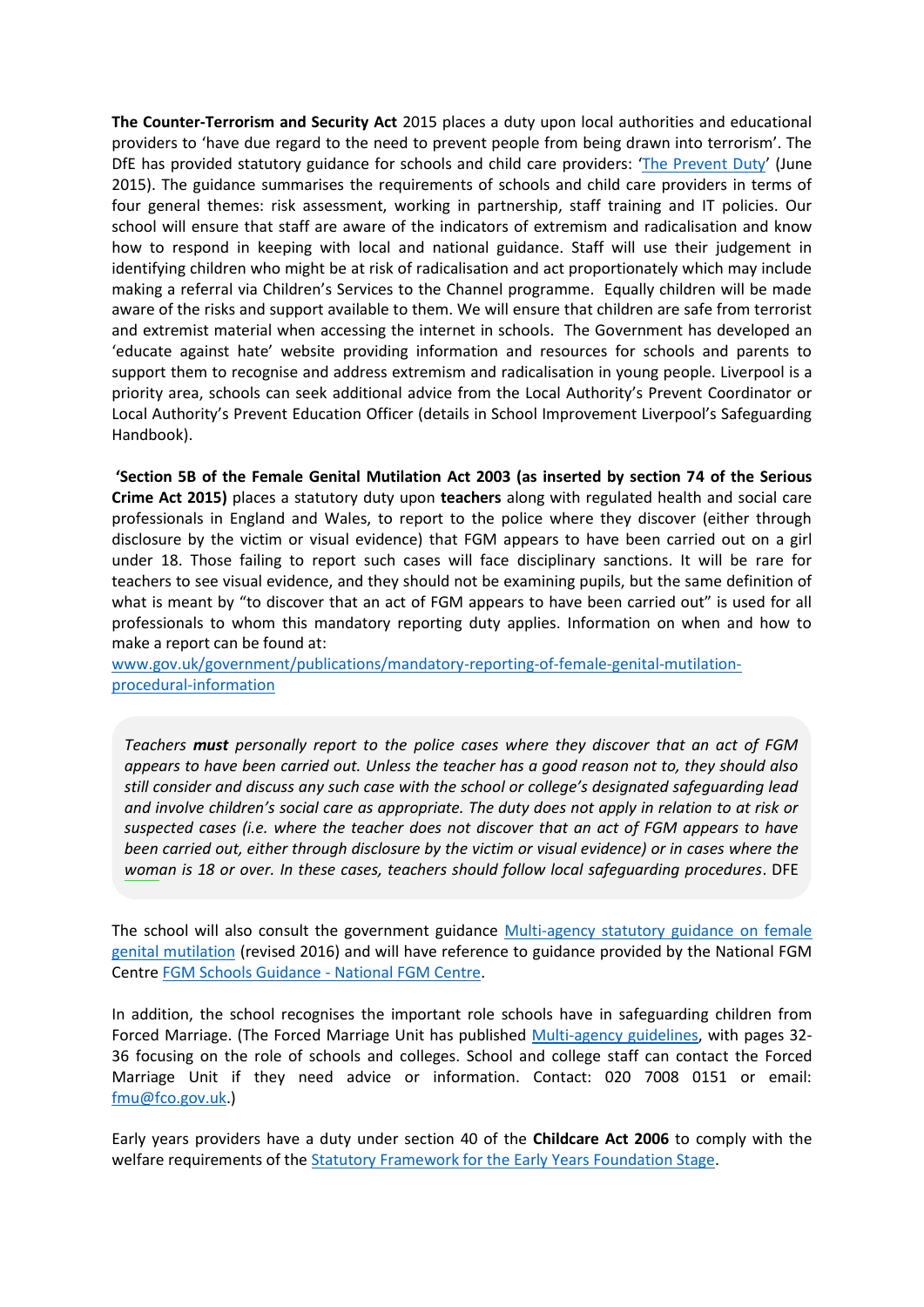The Teachers' [Standards](https://www.gov.uk/government/publications/teachers-standards) (DfE 2013) also requires all teachers to 'uphold public trust in the profession and maintain high standards of ethics and behaviour, within and outside school, including:

- treating pupils with dignity, building relationships rooted in mutual respect, and at all times observing proper boundaries appropriate to a teacher's professional position
- having regard for the need to safeguard pupils' well-being, in accordance with statutory provisions
- showing tolerance of and respect for the rights of others'

In addition, the **Sexual Offences Act 2003** makes it clear that all members of staff are in a position of trust and would therefore be committing a criminal offence to have a sexual relationship with a young person below the age of 18, even if that pupil is over the age of consent. In addition, it would be a breach of trust to have a relationship with any school student over the age of 18.

## **The school and this policy also takes account of additional DFE guidance including:**

- [CSE Definition and guidance](https://www.gov.uk/government/publications/child-sexual-exploitation-definition-and-guide-for-practitioners) for practitioners DFE 2017
- [Criminal Exploitation of children and vulnerable adults: County Lines Guidance](https://www.gov.uk/government/publications/criminal-exploitation-of-children-and-vulnerable-adults-county-lines) DFE 2017
- [Disqualification under the Childcare Act](https://www.gov.uk/government/publications/disqualification-under-the-childcare-act-2006/disqualification-under-the-childcare-act-2006) DFE 2006
- [Information sharing: Advice for practitioners providing safeguarding services](https://www.gov.uk/government/publications/safeguarding-practitioners-information-sharing-advice) HMG 2018
- [Sexual violence and sexual harassment between children in schools and colleges](https://www.gov.uk/government/publications/sexual-violence-and-sexual-harassment-between-children-in-schools-and-colleges) DFE 2021
- The Prevent Duty [Departmental advice for schools and childcare providers](https://www.gov.uk/government/publications/protecting-children-from-radicalisation-the-prevent-duty) DFE 2015
- [How social media is used to encourage travel to Syria and Iraq](https://www.gov.uk/government/publications/the-use-of-social-media-for-online-radicalisation) DFE 2015 (Briefing note for schools)
- The [Ofsted School Inspection Handbook](https://www.gov.uk/government/publications/school-inspection-handbook-eif) and Ofsted guidance: [Inspecting safeguarding in early](https://www.gov.uk/government/publications/inspecting-safeguarding-in-early-years-education-and-skills)  [years, education and skills](https://www.gov.uk/government/publications/inspecting-safeguarding-in-early-years-education-and-skills)
- [What to do if you are worried a child is being abused: Advice for practitioners](https://www.gov.uk/government/publications/what-to-do-if-youre-worried-a-child-is-being-abused--2) DFE 2015
- [Sharing nudes and semi-nudes: advice for education settings working with children and young](https://www.gov.uk/government/publications/sharing-nudes-and-semi-nudes-advice-for-education-settings-working-with-children-and-young-people)  [people](https://www.gov.uk/government/publications/sharing-nudes-and-semi-nudes-advice-for-education-settings-working-with-children-and-young-people) DDCMS / UKCIS 2020
- Other DFE statutory guidance including: online safety and children who go missing from home or care which is found here: [https://www.gov.uk/topic/schools-colleges-childrens](https://www.gov.uk/topic/schools-colleges-childrens-services/safeguarding-children)[services/safeguarding-children](https://www.gov.uk/topic/schools-colleges-childrens-services/safeguarding-children)

Additional DFE/Gov guidance can be found here:

<https://www.gov.uk/topic/schools-colleges-childrens-services/safeguarding-children>

## **7. Communicating with parents and visitors**

The school is committed to the principles of Working Together to Safeguard Children which states that a '*child centred approach is fundamental to safeguarding and promoting the welfare of every child. A child centred approach means keeping the child in focus when making decisions about their lives and working in partnership with them and their families*.'

The following statement is provided to parents/carers so they are aware of the school's responsibilities:

*'The school ensures children learn in a safe, caring and enriching environment. Children are taught how to identify risky, unsafe or problematic situations, how and when to seek help, how to develop*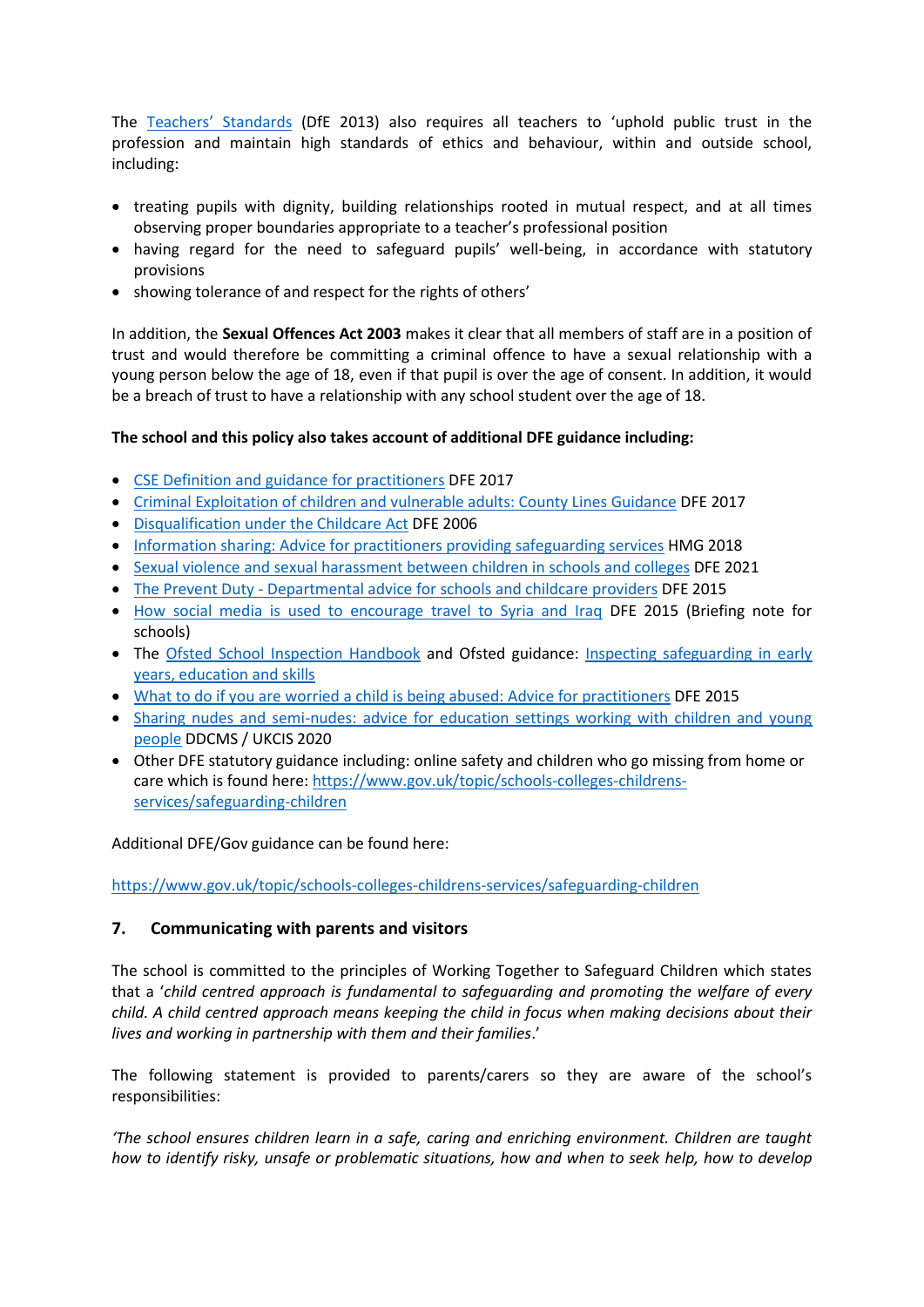*positive and healthy relationships and how to avoid situations where they might be at risk including by being exploited.* 

*The school also has a statutory responsibility to share any concerns it might have about a child in need of protection with other agencies and in particular police, health and children's services. Schools are not able to investigate child protection concerns but have a legal duty to refer them. In most instances the school will be able to inform the parents/carers of its need to make a referral. However, sometimes the school can in certain circumstances share information without the consent of the family and may be advised by children's services or police that the parent/carer cannot be informed whilst they investigate the matter or make enquires. We understand the anxiety parents/carers understandably feel when they are not told about any concerns from the outset. The school follows legislation that aims to act in the interests of the child.* 

*The school will always seek to work in partnership with parents and other agencies to ensure the best possible outcomes for the child and family'*

The following notice is made available to all visitors in reception. In addition, all visitors are provided with additional safeguarding guidance.

*Our school is committed to safeguarding children and promoting children's welfare and expects all staff, governors, volunteers and visitors to share this commitment and maintain a vigilant and safe environment. Everyone has a responsibility to act without delay to protect children by reporting anything that might suggest a child is being abused or neglected. We would expect you to also report to the headteacher or Designated Safeguarding Lead any behaviours of any adults working in the school that may concern you. By signing our visitors book you are agreeing to follow the school's safeguarding advice to visitors and where appropriate the code of conduct for staff and volunteers*

The names and photographs of the Designated Safeguarding Lead and those who deputise for them are displayed in reception and the staffroom.

### **8. Roles and responsibilities**

**The Head Teacher is**: Mr Nik Smith

**The Chair of Governors is**: Mr David Bedford

**The Designated Safeguarding Lead for Child Protection is**: Mr Nik Smith

**Those trained to provide cover for the role of Designated Safeguarding Lead are**: Mrs Jo Jones, Mrs Diane Cannon, Mrs Issy Edain, Mr Matt O'Toole, Mrs Holly Dwan

**The nominated Link Safeguarding / Child Protection Governor is**: Mrs Carol Callister

**The nominated governor for dealing with allegations against the Head Teacher is**: Mr David Bedford

**Mental Health Lead is :** Mrs Michelle Fox

### **All staff (and volunteers) should:**

- Contribute to ensuring students learn in a safe environment.
- Maintain the belief that '*it could happen here'*.
- Read and understand as a minimum Part 1 and Annex B of the DFE (2021) guidance Keeping Children Safe in Education and engage in training which enables them to identify children who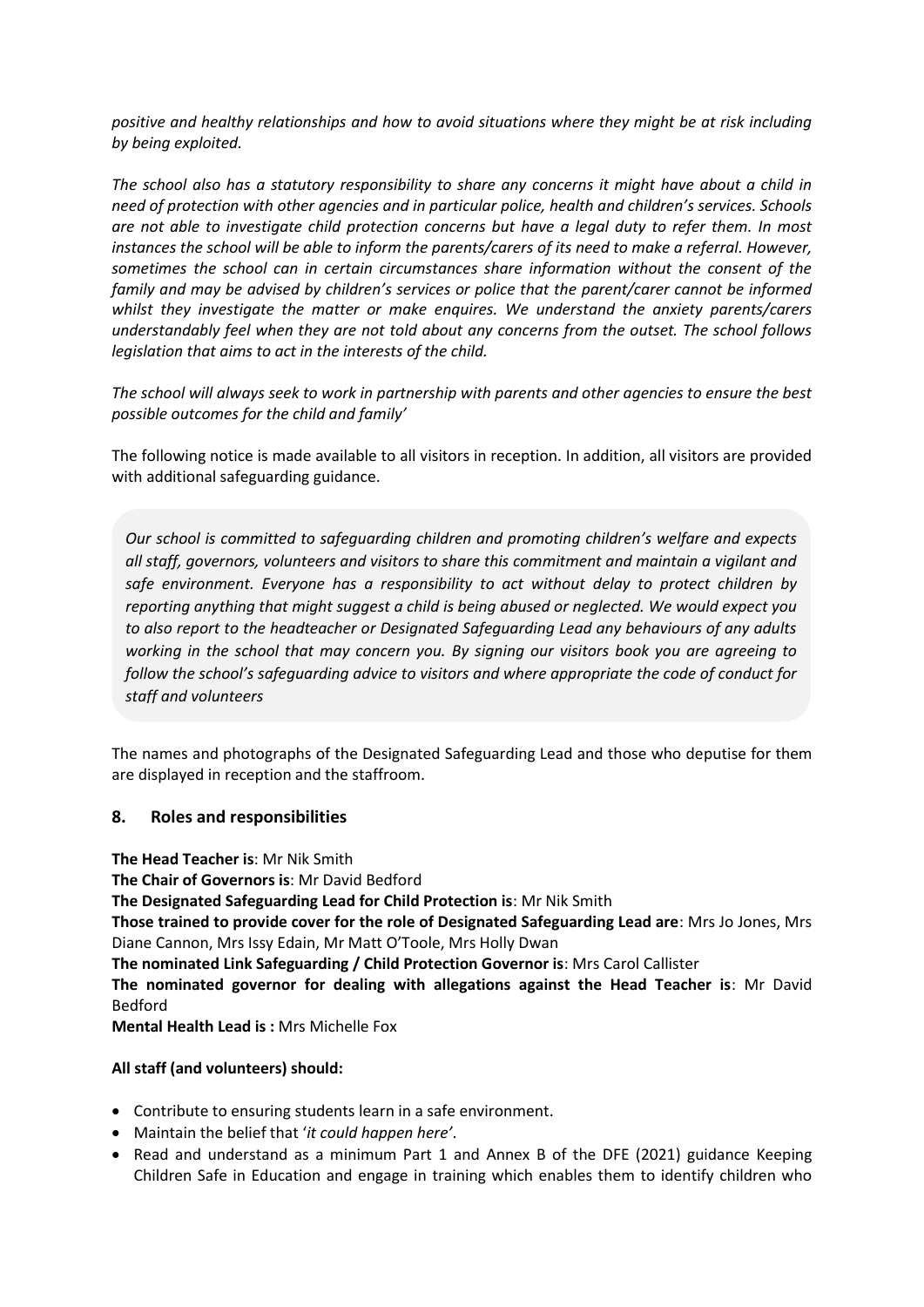may need additional help or who are suffering or likely to suffer significant harm and take appropriate action. Staff should have an understanding of the specific safeguarding issues outlined in part 1 and Annex B of the DFE (2021) guidance Keeping Children Safe e.g. fabricated or induced illnesses, faith abuse. Staff should be aware that behaviours linked to drug taking, alcohol abuse, truanting and sexting can put children in danger. Staff should be alert to the signs of peer on peer abuse and take appropriate action.

- Have access to Section 1 of the Schools Safeguarding Handbook which will further support knowledge and understanding of key issues to enable them to identify and respond to children who need additional help. Staff will ensure that they have read and understood this document.
- Recognise that any child may benefit from early help, but all school and college staff should be particularly alert to the potential need for early help for a child who:
	- is disabled and has specific additional needs
	- has special educational needs (whether or not they have a statutory education, health and care plan)
	- is a young carer
	- is showing signs of being drawn in to anti-social or criminal behaviour, including gang involvement and association with organised crime groups
	- is frequently missing/goes missing from care or from home
	- is misusing drugs or alcohol themselves
	- is at risk of modern slavery, trafficking or exploitation
	- is in a family circumstance presenting challenges for the child, such as drug and alcohol misuse, adult mental health problems and domestic abuse
	- has returned home to their family from care
	- is showing early signs of abuse and/or neglect
	- is at risk of being radicalised or exploited
	- is a privately fostered child
- Be aware that safeguarding incidents and/or behaviours can be associated with factors outside of the school of college and/or can occur between children outside of these environments. All staff should consider whether children are at risk of abuse of exploitation in situations outside of their family home. Extra-familial harms take a variety of different forms and children can be vulnerable to multiple harms including (but not limited to) sexual exploitation, criminal exploitation and serious youth violence.
- Be aware that mental health problems can, in some cases, be an indicator that a child has suffered or is at risk of suffering abuse, neglect or exploitation. Staff are well placed to observe children day to day and identify those whose behaviour suggests that they may be experiencing a mental health problem or be at risk of developing one.
- Understand that where children have suffered abuse or neglect, or other potentially traumatic adverse childhood experiences, this can have a lasting impact throughout childhood, adolescence and into adulthood. All staff should be aware of how these experiences can impact on a child's mental health, behaviour and education.
- Understand that all staff play an important part in working to prevent sexual harassment, online sexual abuse and sexual violence between children. Staff will assume that these behaviours are happening in our school and will work as part of a whole school approach to address such issues, including via the curriculum. Staff will understand how to handle reports of sexual violence or harassment.
- Staff must ensure that they appropriately challenge any form of derogatory and sexualised language or behaviour to ensure that everyone is respectful at all times.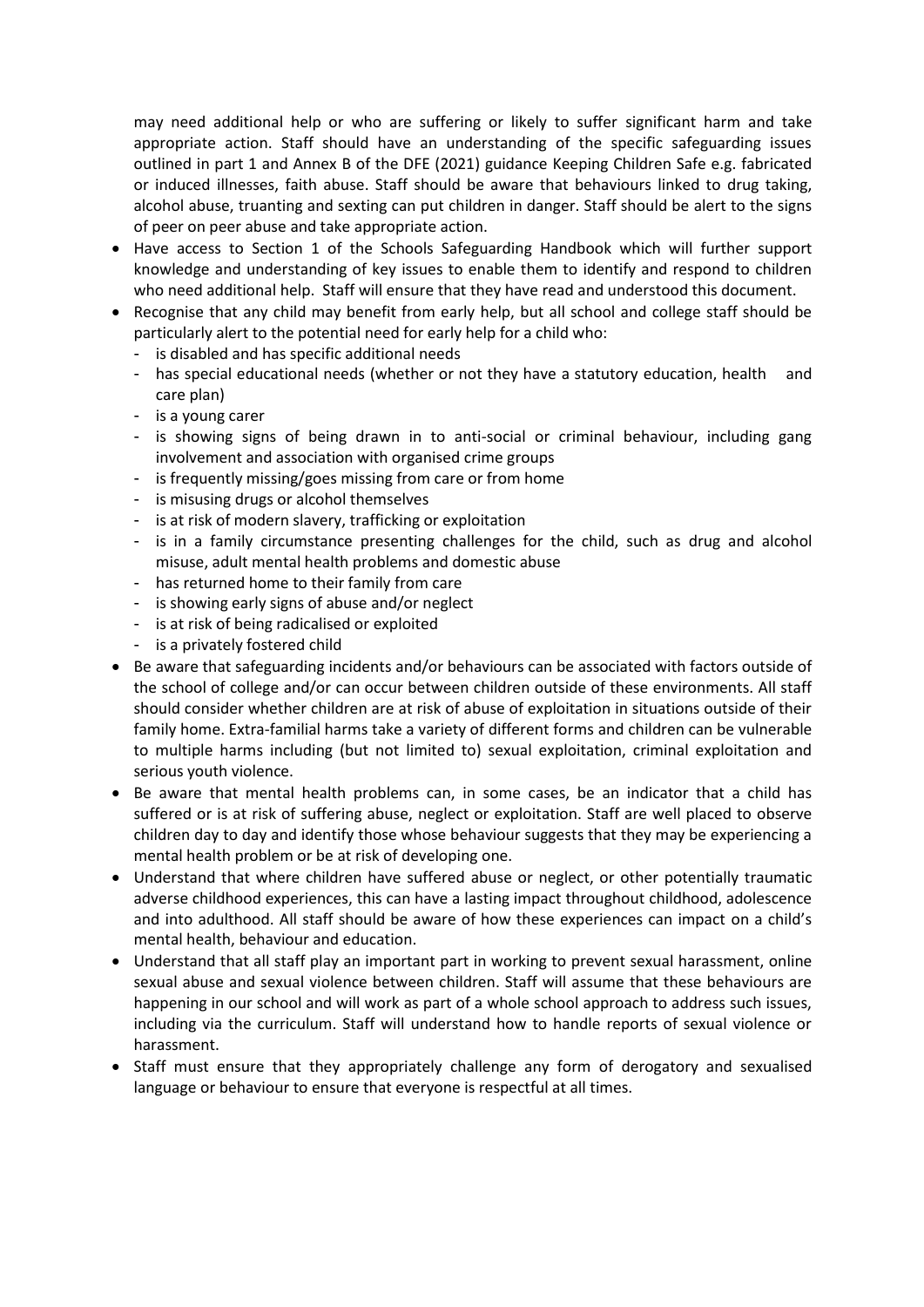*All staff should be able to reassure victims that they are being taken seriously and that they will be supported and kept safe. A victim should never be given the impression that they are creating a problem by reporting abuse, sexual violence or sexual harassment. Nor should a victim ever be made to feel ashamed for making a report.*

- Report any concerns about a child's welfare without delay to the Designated Safeguarding Lead or Deputy Designated Safeguarding Lead or in their absence a senior member of staff.
- Ensure that they record their concerns using the school's agreed reporting procedure in a contemporaneous fashion. Records will note the difference between fact and opinion. The child's voice will be made clearly evident.
- Ensure that concerns relating to children remain confidential and are only shared with the appropriate safeguarding staff.
- Understand that any member of staff can make a referral to children's services should that be required, informing the Designated Safeguarding Lead of any action taken.
- Understand their responsibility to escalate their concerns and 'press for reconsideration' if a child remains at risk or their needs are not met or if it appears that the school is not taking effective action in line with expected procedures. This includes the understanding that any member of staff can make a referral to Children's Services if required to do.
- Teachers and those providing teaching **must** personally report to the police cases where they discover that an act of FGM appears to have been carried out.
- **Be aware safeguarding issues can manifest themselves via peer on peer abuse.**
- Understand that it may be appropriate to discuss with the Head teacher matters outside of work, which may have implications for the safeguarding of children in the workplace. This includes information about themselves. Staff will ensure that they are aware of the circumstances where this would be applicable.
- Report any concerns (including those which might be considered to be low level concerns) without delay about the behaviour of an adult towards a child to the Head Teacher, Designated Safeguarding Lead, Chair of Governors or if required the Local Authority Designated Officer for Allegations against Staff.
- Follow the school's policies including this child protection policy and the school's code of conduct for adults and the [Guidance for Safer Working Practices for Adults Working with Children](https://www.saferrecruitmentconsortium.org/GSWP%20May%202019%20final.pdf) (2019)
- Understand the circumstances where it may be necessary to 'self-report' incidents where they could have found themselves in a situation which could be misinterpreted, or may appear compromising to others, or if they have behaved in a manner which, on reflection, they consider to fall below the standards set out within the code of conduct for staff.
- Be aware that behaviour by themselves, those with whom they have a relationship or association, or others in their personal lives (in or out of school or online), may impact on their work with children.
- Be aware that if their role is within the scope of the Childcare Act 2006 and they commit a relevant offence that would appear on their DBS certificate or they become disqualified under the Childcare Act 2006, then they must inform their head teacher.
- Be aware that they should inform their head teacher of any cautions, convictions or relevant order accrued during their employment, and/or if they are charged with a criminal offence.
- Understand that some children, including those with Special Educational Needs or Looked After, may be more vulnerable to abuse.

*'Children with special educational needs and disabilities (SEND) or certain health conditions can face additional safeguarding challenges. This can include:* 

- *assumptions that indicators of possible abuse such as behaviour, mood and injury relate to the child's disability without further exploration;*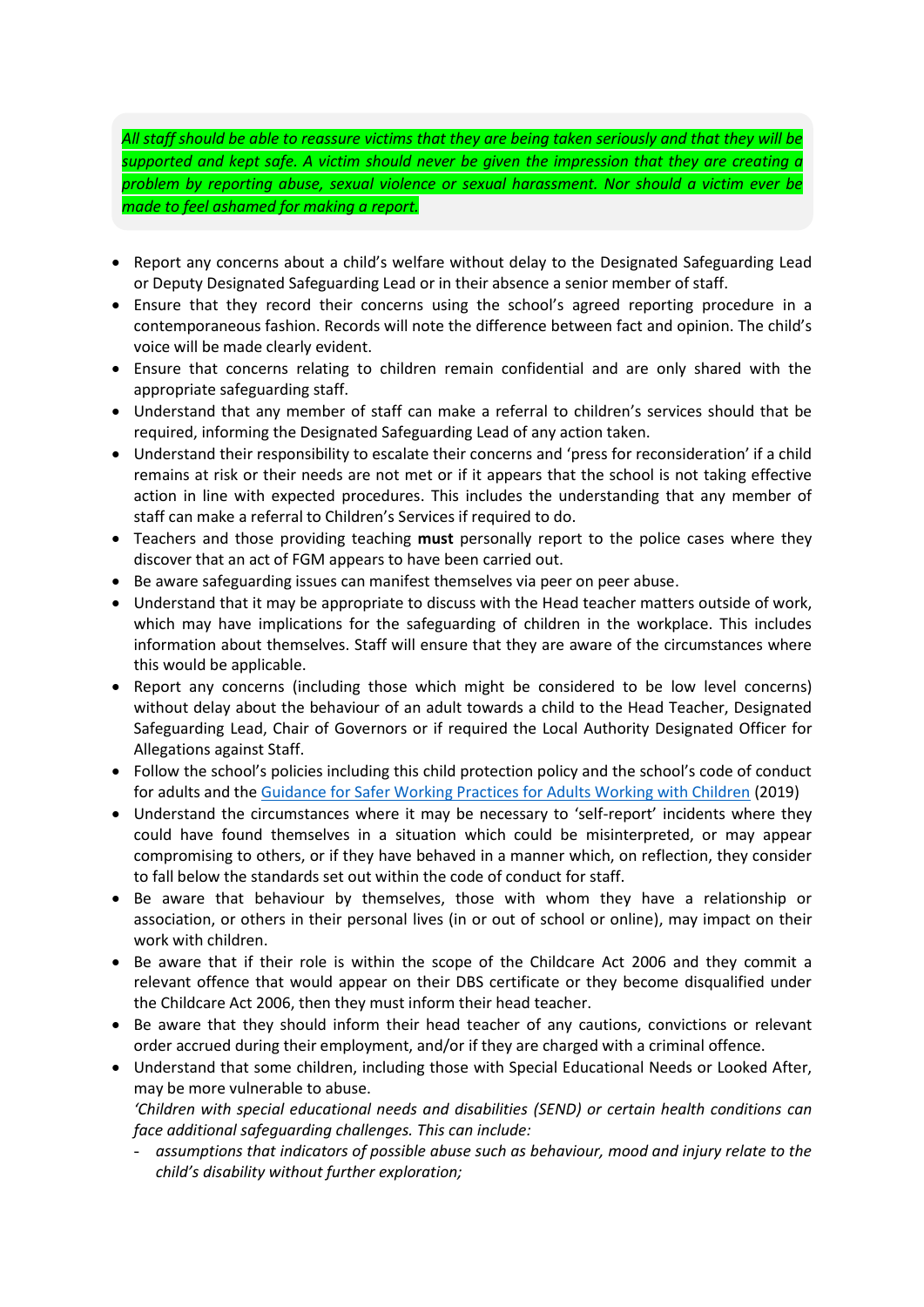- *these children being more prone to peer group isolation or bullying (including prejudice-based bullying) than other children;*
- *the potential for children with SEND or certain medical conditions being disproportionally impacted by behaviours such as bullying, without outwardly showing any signs; and*
- *communication barriers and difficulties in overcoming these barriers*.' (DFE 2021)
- The DFE has provided additional practice guidance '[Safeguarding Disabled Children](https://www.gov.uk/government/publications/safeguarding-disabled-children-practice-guidance)' DFE 2009.
- Have access to the school's managing allegations against adults procedures and whistle blowing policy. In addition, the NSPCC whistleblowing helpline is available for staff who do not feel able to raise concerns regarding child protection failures internally. Staff can call: 0800 028 0285 – line is available from 8:00 AM to 8:00 PM, Monday to Friday and Email: [help@nspcc.org.uk.](mailto:help@nspcc.org.uk)
- Have access to [What to do if you are worried a child is being abused 2015: Advice for](https://www.gov.uk/government/publications/what-to-do-if-youre-worried-a-child-is-being-abused--2)  [practitioners](https://www.gov.uk/government/publications/what-to-do-if-youre-worried-a-child-is-being-abused--2) DFE 2015
- Understand that any indication of failure to follow any of the procedures set out within this policy will led to a formal investigation by the school.

## **The Governing Body should ensure that:**

- The school meets the statutory responsibilities set out in Keeping Children Safe in Education (DFE 2021) and Working Together to Safeguard Children (DFE 2018).
- The school has a strategy for providing early help together with other agencies and supporting children and families by carrying out early help assessments, drawing upon the Local Safeguarding Children Partnership (LSCP) 'Responding to Needs Framework.'
- The child protection policy is reviewed at least annually by the full governing body and available to parents, normally via the school's website.
- All adults working within the school are aware of the school's code of conduct and this guidance is in keeping with the Guidance for Safer Working Practices for Adults Working with Children (Safer Recruitment Consortium 2019)
- The school's practice is reviewed in line with Local Authority guidance, Local Safeguarding Children Partnership (LSCP) priorities and procedures and any actions identified in the Local Authority 175 Audit are completed.
- There is a named Designated Safeguarding Lead who is a member of the school leadership team. Governors will ensure that this person has the appropriate status and authority within the school to carry out the duties of the post. They will be given the time, funding, training, resources and support to provide advice and support to other staff on child welfare and child protection matters, to take part in strategy discussions and inter-agency meetings, and/or to support other staff to do so, and to contribute to the assessment of children. There are colleagues trained to provide cover for the role.
- The school has procedures in keeping with the LSCP for dealing with any allegations made against any adult working within the school.
- There is a nominated governor, usually the chair, who is the case manager for managing any allegations against the Head Teacher.
- There is an additional nominated safeguarding governor to liaise with the Designated Safeguarding Lead and champion child protection/safeguarding on behalf of the safeguarding body.
- The school follows safer recruitment procedures, including the statutory pre-employment checks on all staff working with young people. The Chair of Governors and safeguarding governor together with the headteacher review the school's single central record.
- The school itself is a safe environment where the views of children and families are listened to and where children are taught about safeguarding and how to keep themselves safe, including on the internet or when using new technology. Any complaints about services lead to improvements in practice.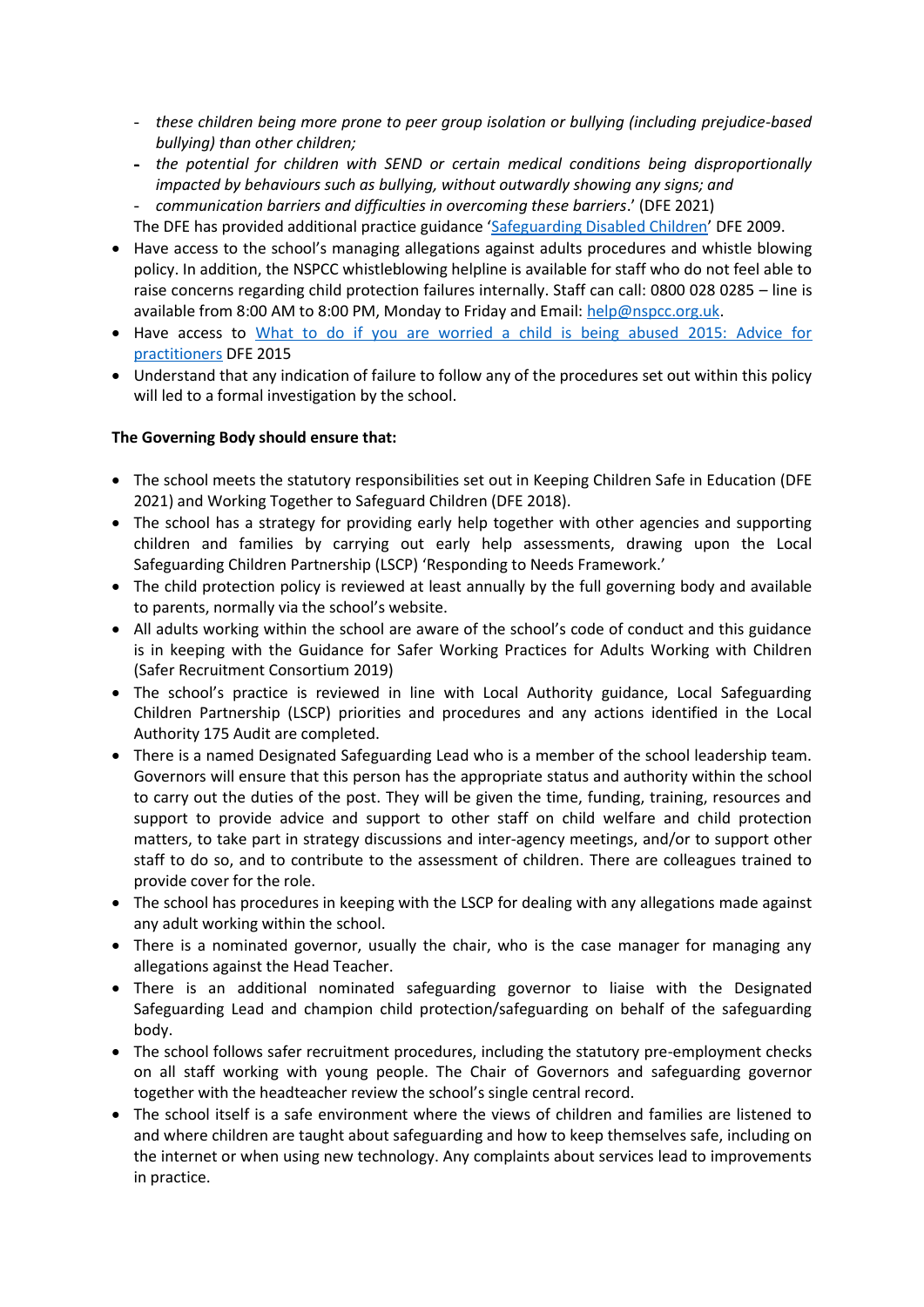- Ensure the school audits the health and safety of the school environment and any actions arising from the audit are addressed.
- The school will ensure there are appropriate filters and monitoring systems in place in respect of internet use and encourage safe and responsible use of new technologies.
- It scrutinises the impact of the school's training strategy so that all staff, including temporary staff and volunteers, are aware of the school's child protection procedures. All staff must have child protection training which is regularly updated and forms part of an integrated, aligned training programme which is considered as part of the whole school safeguarding approach and wider staff training and curriculum planning. The Designated Safeguarding Lead and Deputy Designated Safeguarding Leads undertake training in keeping with statutory training.
- The governors are given guidance to support them to ensure the school meets its statutory safeguarding requirements.
- There is effective analysis of safeguarding data including bullying, attendance, exclusions, behaviour logs, incidents of sexual violence or harassment, pupils taken off roll, the views and progress and participation of vulnerable students.
- All safeguarding practices are quality assured by the leadership team, including the auditing of safeguarding records and the supervision of the Designated Safeguarding Lead and other members of the safeguarding team.
- The governing body will appoint an appropriately trained designated teacher to promote the educational achievement of children who are looked after, or have been previously looked after.
- There are clear systems and processes in place for identifying possible mental health problems, including routes to escalate and clear referral and accountability systems.
- There are clear systems and processes in place to identify and respond to issues of sexual violence or harassment between children, including a sequenced curriculum designed to specifically address sexual harassment, online abuse, sexual violence and issues of consent in an age and stage appropriate way.

Governing bodies are accountable for ensuring the school has effective policies and procedures in place in line with local and national guidance, and for monitoring the school's compliance with them. Neither the Governing Body nor individual governors have a role in dealing with individual child protection cases or the right to know the detail of cases (except when exercising their disciplinary functions in respect of allegations against a member of staff or investigating a complaint brought to their attention).

### **The Head Teacher will ensure that:**

- The Single Central Record is up to date and the safer recruitment practices set out in Keeping Children Safe in Education (DFE 2021) are followed in line with the school's Safer Recruitment Policy and Procedures. At least one member of every recruitment panel has attended safer recruitment training.
- Job descriptions and person specifications for all roles make specific reference to child protection and safeguarding.
- There is a listening culture within the school where both staff and children are able to raise concerns about poor or unsafe practices.
- Referrals are made to the Disclosure and Barring Service and/or the Teaching Regulation Agency as appropriate.
- They liaise with the Local Authority Designated Officer where an allegation is made against a member of staff.
- They liaise with the designated safeguarding lead in respect of any concerns raised about staff or volunteers which do not meet the harm threshold and are dealt with by means of the low level concerns policy or procedure.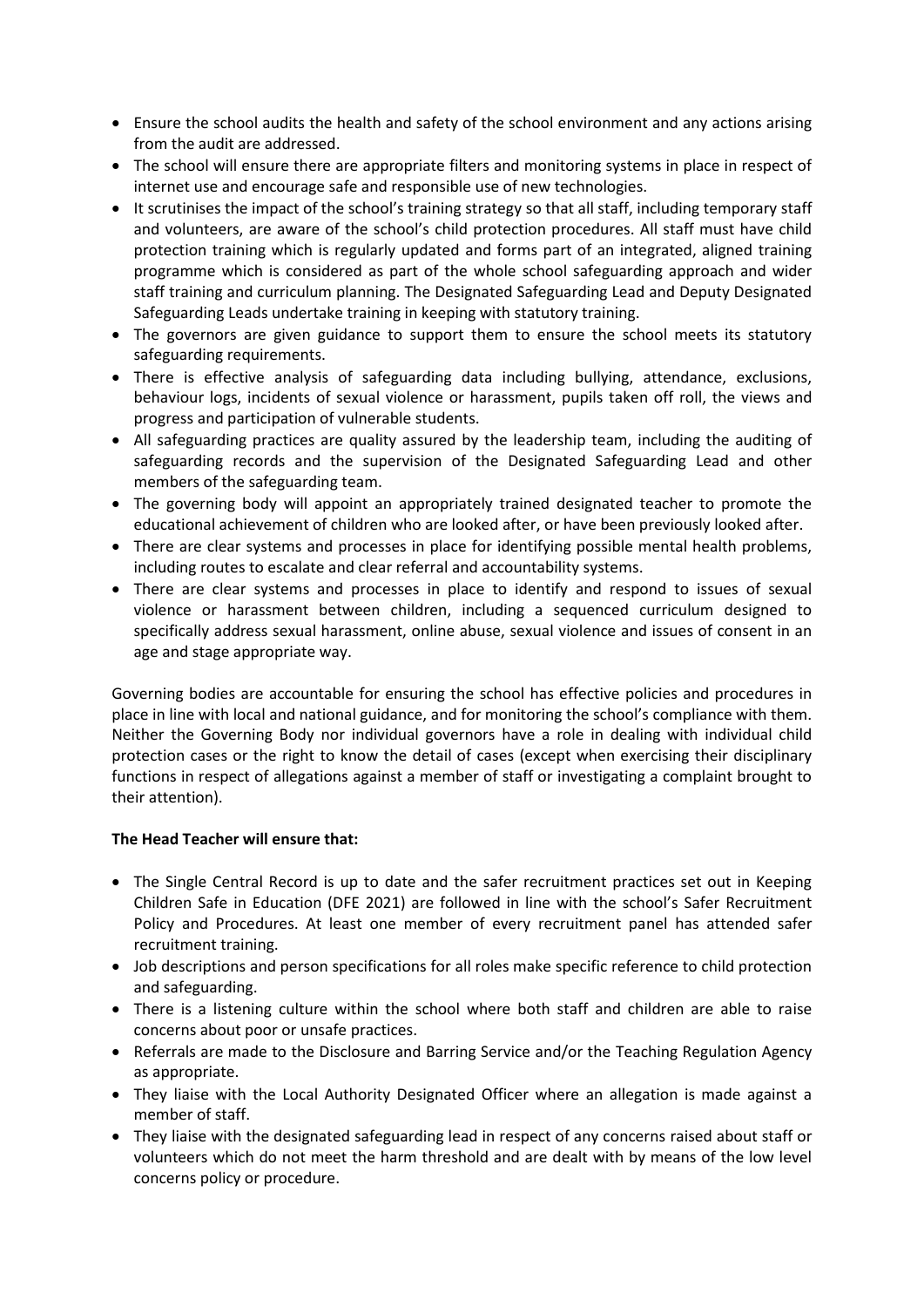- The Designated Safeguarding Lead has a job description in keeping with the requirements of Keeping Children Safe in Education (DFE 2021) and that sufficient time, training and support are allocated to this role, including the appointment of colleagues able to deputise for the Designated Safeguarding Lead who have undertaken the same training and who also have the role explicitly referenced within their job description.
- The curriculum provides opportunities to help students stay safe especially when on-line. Children should be aware of the support available to them.
- The RSHE / PSHE / safeguarding curriculum is appropriately sequenced to ensure children are taught about key issues in a planned and age/stage appropriate way, building on previously knowledge as they move through the school.
- They quality assure the school's child protection practices including the auditing of safeguarding records and the supervision of the Designated Safeguarding Lead and other members of the safeguarding team to ensure that actions and decisions are reviewed appropriately and that staff's emotional needs are met.
- The school meets its responsibilities under the Prevent Duty including ensuring there are reasonable checks are made on visiting speakers and monitoring and filtering is in place across the school's IT systems. All staff have had opportunity for Prevent training either through face to face training or access to online resources:

<https://www.elearning.prevent.homeoffice.gov.uk/edu/screen1.html>

## **The Designated Safeguarding Lead:**

The Designated Safeguarding Lead will be a senior member of staff from the school's leadership team and the role will be explicit within their job description. The school will also appoint a deputy designated lead(s) who will be trained to the same level as the designated safeguarding lead and the role will also be explicit within their job description, however the lead responsibility remains with the designated safeguarding lead.

Keeping Children Safe in Education 2021 sets out the broad areas of responsibility for the Designated Safeguarding Lead. These are detailed below.

### **Manage referrals**

The designated safeguarding lead is expected to:

- refer cases of suspected abuse to the local authority children's social care as required;
- support staff who make referrals to local authority children's social care;
- refer cases to the Channel programme where there is a radicalisation concern as required;
- support staff who make referrals to the Channel programme;
- refer cases where a person is dismissed or left due to risk/harm to a child to the Disclosure and Barring Service as required; and
- refer cases where a crime may have been committed to the Police as required. The NPCC documen[t When to call the police](https://www.npcc.police.uk/documents/Children%20and%20Young%20people/When%20to%20call%20the%20police%20guidance%20for%20schools%20and%20colleges.pdf) can support with this.

### **Work with others**

The designated safeguarding lead is expected to:

- act as a point of contact with the three safeguarding partners;
- liaise with the headteacher or principal to inform him or her of issues- especially ongoing enquiries under section 47 of the Children Act 1989 and police investigations;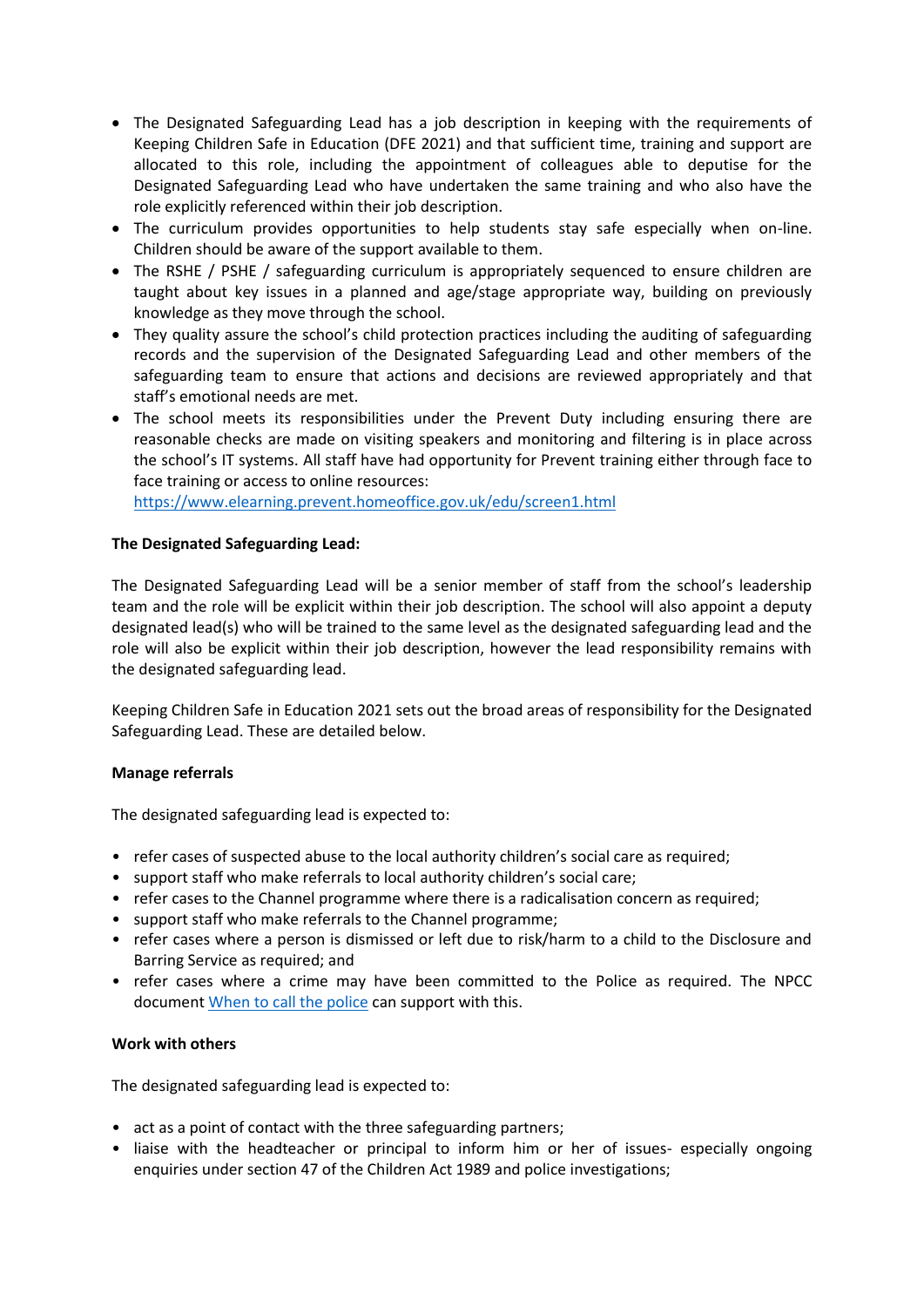- as required, liaise with the "case manager" (as per Part four) and the designated officer(s) at the local authority for child protection concerns in cases which concern a staff member;
- liaise with staff (especially pastoral support staff, school nurses, IT Technicians, and SENCOs or the named person with oversight for SEN in a college and Senior Mental Health Leads) on matters of safety and safeguarding (including online and digital safety) and when deciding whether to make a referral by liaising with relevant agencies so that children's needs are considered holistically;
- liaise with the school's senior mental health lead and where available, the Mental Health Support Team, where safeguarding concerns are linked to mental health;
- promote supportive engagement with parents and/or carers in safeguarding and promoting the welfare of children, including where families may be facing challenging circumstances;
- work with the headteacher and relevant strategic leads, taking lead responsibility for promoting educational outcomes by knowing the welfare, safeguarding and child protection issues that children in need are experiencing, or have experienced, and identifying the impact that these issues might be having on children's attendance, engagement and achievement at school or college. This includes:
	- o ensure that the school or college knows who its cohort of children who have or have had a social worker are, understanding their academic progress and attainment, and maintaining a culture of high aspirations for this cohort; and,
	- o support teaching staff to provide additional academic support or reasonable adjustments to help children who have or have had a social worker reach their potential, recognising that even when statutory social care intervention has ended, there is still a lasting impact on children's educational outcomes; and
- act as a source of support, advice and expertise for all staff.

### **Undertake training**

The designated safeguarding lead (and any deputies) should undergo training to provide them with the knowledge and skills required to carry out the role. This training should be updated at least every two years. The designated safeguarding lead should undertake Prevent awareness training. Training should provide designated safeguarding leads with a good understanding of their own role, how to identify, understand and respond to specific needs that can increase the vulnerability of children, as well as specific harms that can put children at risk, and the processes, procedures and responsibilities of other agencies, particularly children's social care, so they:

- understand the assessment process for providing early help and statutory intervention, including local criteria for action and local authority children's social care referral arrangements.
- have a working knowledge of how local authorities conduct a child protection case conference and a child protection review conference and be able to attend and contribute to these effectively when required to do so;
- understand the importance of the role the designated safeguarding lead has in providing information and support to children social care in order to safeguard and promote the welfare of children;
- understand the lasting impact that adversity and trauma can have, including on children's behaviour, mental health and wellbeing, and what is needed in responding to this in promoting educational outcomes;
- are alert to the specific needs of children in need, those with special educational needs and disabilities (SEND) and young carers;
- understand the importance of information sharing, both within the school and college, and with the three safeguarding partners, other agencies, organisations and practitioners.
- are able to keep detailed, accurate, secure written records of concerns and referrals;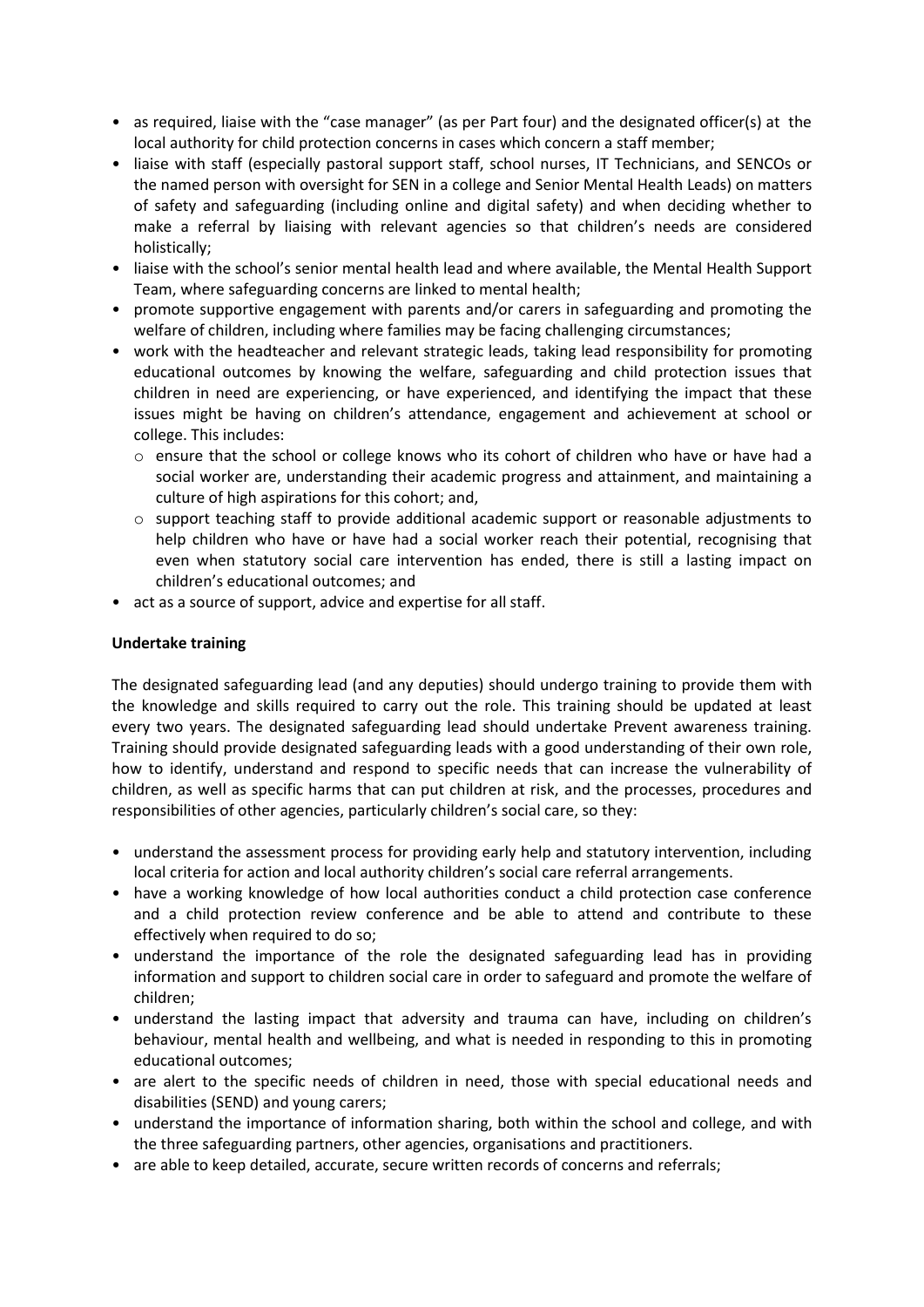- understand and support the school or college with regards to the requirements of the Prevent duty and are able to provide advice and support to staff on protecting children from the risk of radicalisation;
- are able to understand the unique risks associated with online safety and be confident that they have the relevant knowledge and up to date capability required to keep children safe whilst they are online at school or college;
- can recognise the additional risks that children with SEN and disabilities (SEND) face online, for example, from online bullying, grooming and radicalisation and are confident they have the capability to support SEND children to stay safe online;
- obtain access to resources and attend any relevant or refresher training courses; and
- encourage a culture of listening to children and taking account of their wishes and feelings, among all staff, in any measures the school or college may put in place to protect them.

In addition to the formal training set out above, their knowledge and skills should be refreshed (this might be via e-bulletins, meeting other designated safeguarding leads, or simply taking time to read and digest safeguarding developments) at regular intervals, as required, and at least annually, to allow them to understand and keep up with any developments relevant to their role.

## **Raise Awareness**

The designated safeguarding lead should:

- ensure each member of staff has access to, and understands, the school's or college's child protection policy and procedures, especially new and part-time staff.
- ensure the school's or college's child protection policy is reviewed annually (as a minimum) and the procedures and implementation are updated and reviewed regularly, and work with governing bodies or proprietors regarding this;
- ensure the child protection policy is available publicly and parents are aware of the fact that referrals about suspected abuse or neglect may be made and the role of the school or college in this; and
- link with the safeguarding partner arrangements to make sure staff are aware of any training opportunities and the latest local policies on local safeguarding arrangements.
- help promote educational outcomes by sharing the information about the welfare, safeguarding and child protection issues that children, including children with a social worker, are experiencing, or have experienced, with teachers and school and college leadership staff. Their role could include ensuring that the school or college, and their staff, know who these children are, understand their academic progress and attainment and maintain a culture of high aspirations for this cohort; supporting teaching staff to identify the challenges that children in this group might face and the additional academic support and adjustments that they could make to best support these children.

### **Providing support to staff**

Training will support the designated safeguarding lead in developing expertise so that they can support and advise staff and help them feel confident on welfare, safeguarding and child protection matters. This includes specifically to:

- ensure staff are supported during the referrals processes; and
- support staff to consider how safeguarding, welfare and educational outcomes are linked, including to inform the provision of academic and pastoral support.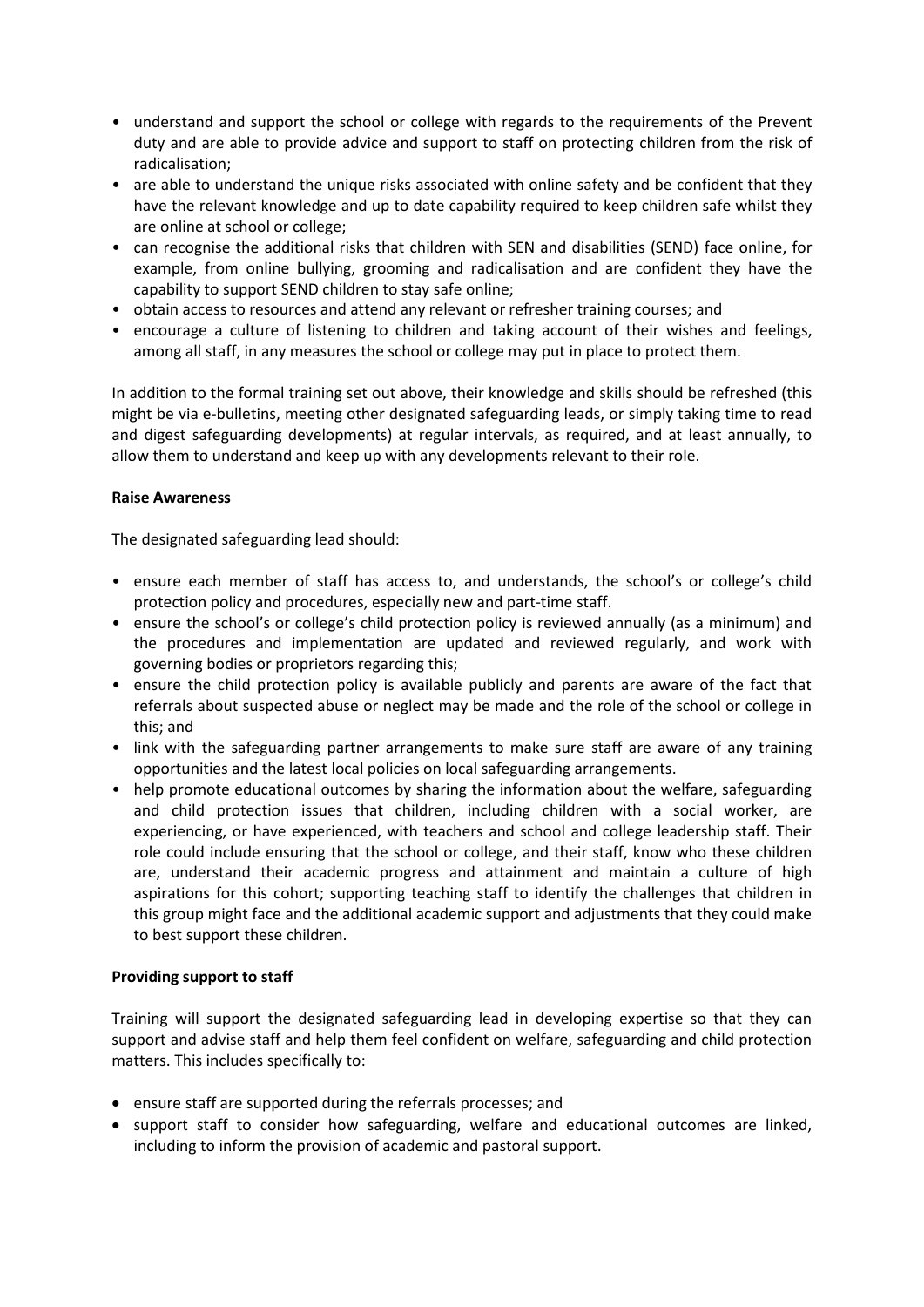### **Understanding the views of children**

Understand the views of children is essential to respond appropriately to their needs. It is important that children feel heard and understood. The designated safeguarding lead will be supported in developing knowledge and skills to:

- encourage a culture of listening and taking account of children's wishes and feelings, among all staff, and in any measures the school may put in place to protect them; and
- understand the difficulties that children may have in approaching staff about their circumstances and consider how to build trusting relationships which facilitate communication.

## **Holding and sharing information**

The designated safeguarding lead should be equipped to:

- understand the importance of information sharing, both within the school and college, and with other schools and colleges on transfer including in-year and between primary and secondary education, and with the safeguarding partners, other agencies, organisations and practitioners;
- understand relevant data protection legislation and regulations, especially the Data Protection Act 2018 and the UK General Data Protection Regulation (UK GDPR); and
- be able to keep detailed, accurate, secure written records of concerns and referrals and understand the purpose of this record-keeping.

## **Child protection file**

The designated safeguarding lead is responsible for ensuring that child protection files are kept up to date. Information is kept confidential and stored securely. Records include a clear and comprehensive summary of the concern; details of how the concern was followed up and resolved; and a note of any action taken, decisions reached and the outcome. Files are only accessed by those who need to see it and any sharing of information happens in line with information sharing advice set out in Keeping Children Safe in Education.

Where children leave the school or college (including for in year transfers) the designated safeguarding lead should ensure their child protection file is transferred to the new school or college as soon as possible, and within 5 days for an in-year transfer or within the first 5 days of the start of a new term. This should be transferred separately from the main pupil file, ensuring secure transit, and confirmation of receipt should be obtained. Receiving schools and colleges should ensure key staff such as designated safeguarding leads and SENCOs or the named person with oversight for SEN in colleges, are aware as required.

In addition to the child protection file, the designated safeguarding lead should also consider if it would be appropriate to share any information with the new school or college in advance of a child leaving to help them put in place the right support to safeguard the child and help the child thrive in the new setting. A lack of information about a child's circumstances can impact on the child's safety, welfare and educational outcomes. For example, information that would allow the new school or college to continue supporting victims of abuse and have that support in place for when the child arrives.

### **Availability**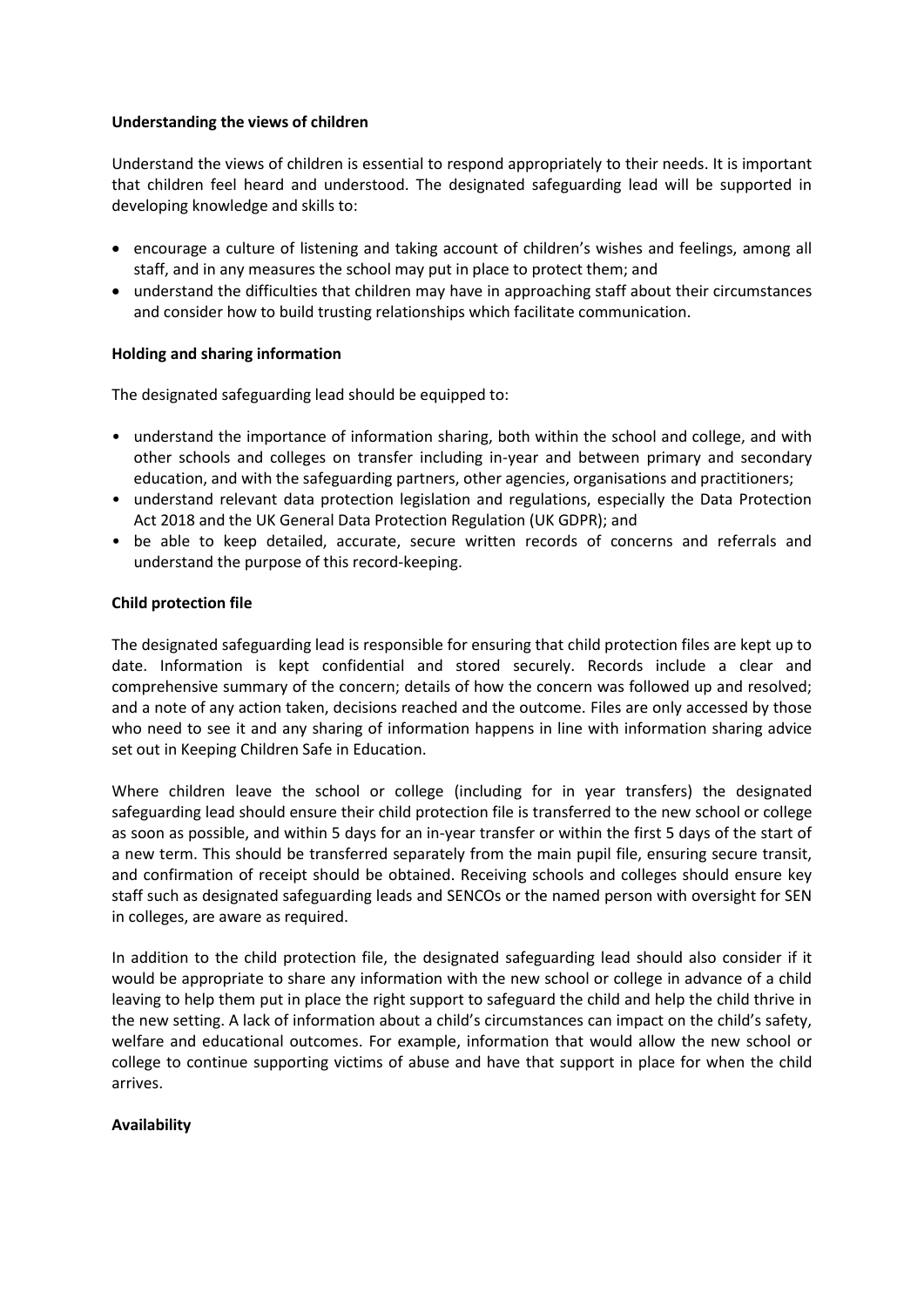During term time the designated safeguarding lead (or a deputy) should always be available (during school or college hours) for staff in the school or college to discuss any safeguarding concerns. Whilst generally speaking the designated safeguarding lead (or deputy) would be expected to be available in person, it is a matter for individual schools and colleges, working with the designated safeguarding lead, to define what "available" means and whether in exceptional circumstances availability via phone and or Skype or other such media is acceptable.

It is a matter for individual schools and colleges and the designated safeguarding lead to arrange adequate and appropriate cover arrangements for any out of hours/out of term activities

According to Local Guidance it is expected that the Head Teacher will be the case manager for any allegations against staff and make referrals to the Disclosure and Barring Service or Teaching Regulation Agency.

## **In addition to the role outlined in Keeping Children Safe the Designated Safeguarding Lead is also expected to ensure that:**

- The social worker is notified if a child subject to a child protection plan is absent without explanation.
- The social worker is informed when a child subject to a child protection plan or a child in need plan moves to a new setting.
- A training log is kept of all child protection training include the names of those attending. All staff must have regular training and updates.
- Child protection records are kept securely and separately from the child's normal file. Records will be transferred and/or retained in keeping with the Local Authority's and NSPCC guidance.
- The school attends and contributes to child protection case conferences and child in need meetings, ensuring actions are completed in a timely manner. The school will complete the LSCP agency report ahead of each child protection conference.
- The school escalates its concerns with other agencies when a child's needs are not being met following the Local Safeguarding Children Partnership Escalation and Resolution Policy.
- All members of the safeguarding team have received appropriate training; that all referrals made are quality assured and that regular safeguarding supervision is provided to the safeguarding team to monitor all decisions and actions taken alongside the well-being of each team member.
- All staff read and understand part 1 and Annex B of the DfE (2021) guidance Keeping Children Safe in Education and make available to them other key documents and guidance.
- School has an appropriately trained member of staff to in order to fulfil its obligations under Operation Encompass, and that the school's commitment to Operation Encompass is known throughout the school community via the means of staff training, parental letters, posters and the school website.

## **9. Safeguarding Framework**

In addition to this child protection policy the school has procedures or policies in relation to other areas for safeguarding children including as examples:

- attendance
- administering medicines
- anti-bulling including cyber bullying
- alternative and off-site provision
- behaviour for learning
- code of conduct for staff, governors and volunteers (guidance on safer working practices)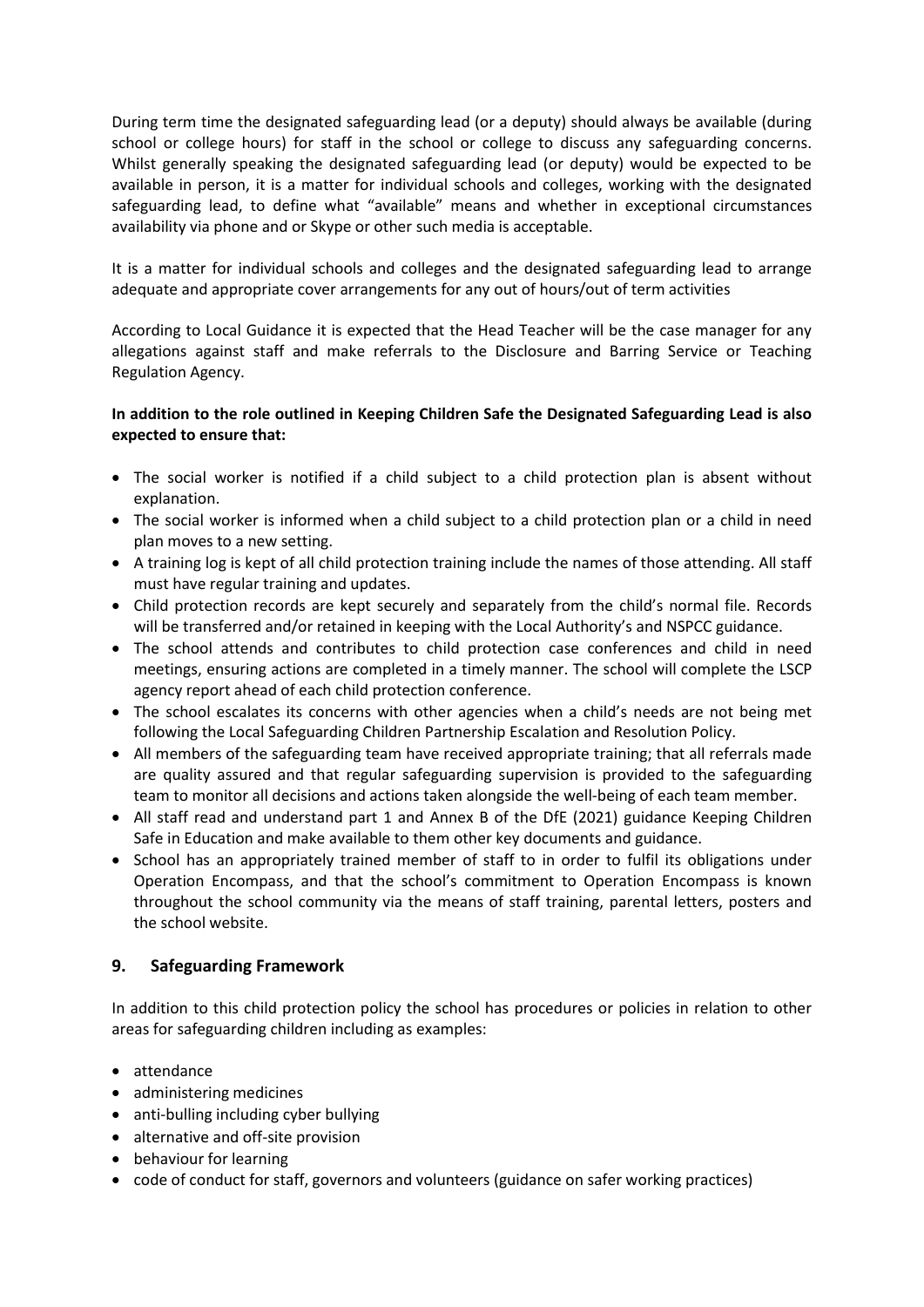- children in care (Looked After Children)
- clubs, trips, educational visits and extended school activities
- data protection
- drug and substance misuse
- disability objectives and accessibility plan
- equal opportunities
- emergency planning
- evacuation and lock-down procedures
- first aid
- intimate care
- managing allegations against staff and volunteers
- mental health and wellbeing
- on-line safety
- risk assessments
- safeguarding advice for visitors
- safer recruitment practices
- school and site security
- sex and relationships education
- special educational needs and disabilities
- taking and using photographs
- whistle-blowing

## **10. Training and Induction**

All staff and volunteers working in the school must be given a copy of the Child Protection policy immediately upon starting work at the school as part of their induction. All staff and volunteers working in the school must complete safeguarding training appropriate to their role as part of their induction and at a minimum of annually thereafter. As part of the requirement for all staff to undergo regular updated safeguarding training (including online safety), safeguarding training will be integrated, aligned and considered as part of the whole school safeguarding approach and wider staff training and curriculum planning. The school draws upon School Improvement Liverpool's induction template and Safeguarding Induction Booklet (Schools' Safeguarding Handbook) to ensure all appropriate policies and guidance are shared.

The Designated Safeguarding Lead and deputies must complete safeguarding training relevant to their role. This level of training must be refreshed at least every two years, with further safeguarding training to be accessed on a minimum of an annual basis as best practice. This is to ensure designated staff have appropriate, up to date knowledge and skills which will enable them to identify concerns and make decisions that support the safety of the school community.

The Governing Body should undergo Safeguarding training specific to their role and responsibilities. The Link Governor for Safeguarding should attend appropriate training to enable them to fulfil the expectations of the role.

All staff have had opportunity for Prevent training either through face to face training or access to online resources:<https://www.elearning.prevent.homeoffice.gov.uk/edu/screen1.html>

The school will keep a safeguarding training log evidencing the training attended by the different groups of staff/governors and will seek to evidence the ongoing impact of this training.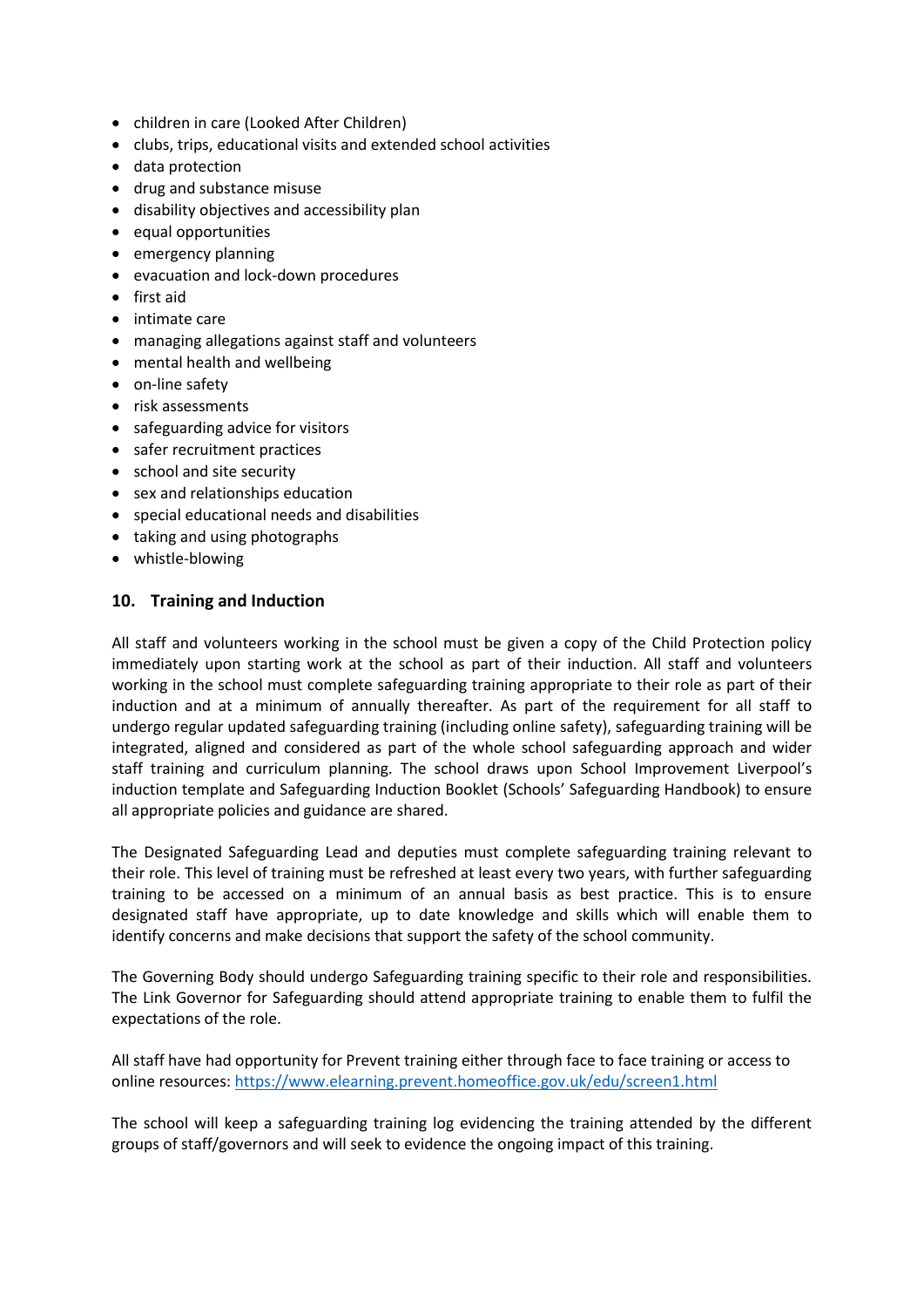# **11. Procedures for reporting child protection or child welfare concerns:**

- All members of the school community have a statutory duty to safeguard and promote the welfare of children and young people. Staff and governors should not investigate possible abuse or neglect themselves.
- School Improvement Liverpool provide an online resource 'Safeguarding-Mate' to support colleagues decision making:<https://www.schoolimprovementliverpool.co.uk/safeguarding-mate/>
- All concerns should be reported without delay directly to the Designated Safeguarding Lead, Designated Safeguarding Deputies, Head Teacher or any member of the School Leadership Team. This should be followed by a written account of the concerns completed on the school's agreed Child Protection/Child Welfare Incident Form. Dovedale Primary use the Safeguarding unit within Provision Mapping. All concern should be logged on this system.
- Consideration will need to be given to immediately protecting the child and contacting the police and/or ringing for an ambulance if the child is injured.
- The Designated Safeguarding Lead or Deputy Designated Safeguarding Lead will take immediate action delay and will make a referral to children's services by telephone if a child is believed to be suffering or likely to suffer significant harm. This referral will always be followed up in writing.
- Children's Services contact details are as follows:

**Liverpool** Careline Hub 0151 233 3700 **Halton** Social Care Contact Centre 0151 907 8305 (Out of hours 0345 050 0148) **Knowsley** MASH 0151 443 2600 **Sefton** 0345 140 0845 (Out of hours 0151 934 3555) **St Helens** Contact Centre 01744 676 600 **Warrington** 01925 443322 (Out of hours 01925 444400) **Wigan** Duty Team 01942 828300 (Emergency out of hours duty 0161 834 2436) **Wirral** Integrated Front Door 0151 606 2008 (Out of hours 0151 677 6557)

• The Designated Safeguarding Lead or Deputy Designated Safeguarding Lead will follow the LSCP and Local Authority multi-agency procedures and consider the child's needs alongside the LSCP's Levels of Needs/Responding to Needs Framework (Threshold document) and consider whether an early help assessment or referral to children's services is needed.

| Liverpool        | www.liverpoolscb.proceduresonline.com/                                                                |
|------------------|-------------------------------------------------------------------------------------------------------|
| <b>Halton</b>    | www.proceduresonline.com/pancheshire/halton/index.html                                                |
| Knowsley         | www.knowsleyscb.org.uk/professionals/multi-agency-procedures/                                         |
| <b>Sefton</b>    | www.seftonlscb.safeguardingpolicies.org.uk/may-2017/procedures-manual/1-<br>introductionlevel-of-need |
| <b>St Helens</b> | www.sthelensscb.proceduresonline.com/index.htm                                                        |
|                  | Warrington www.proceduresonline.com/pancheshire/warrington/index.html                                 |
| Wigan            | www.wigan.gov.uk/WSCB/index.aspx                                                                      |
| Wirral           | www.wirralsafeguarding.co.uk/procedures/                                                              |

• The Designated Safeguarding Lead or Deputy is able to refer to an online tool which helps professionals assess a child's level of need and decide which method of referral they should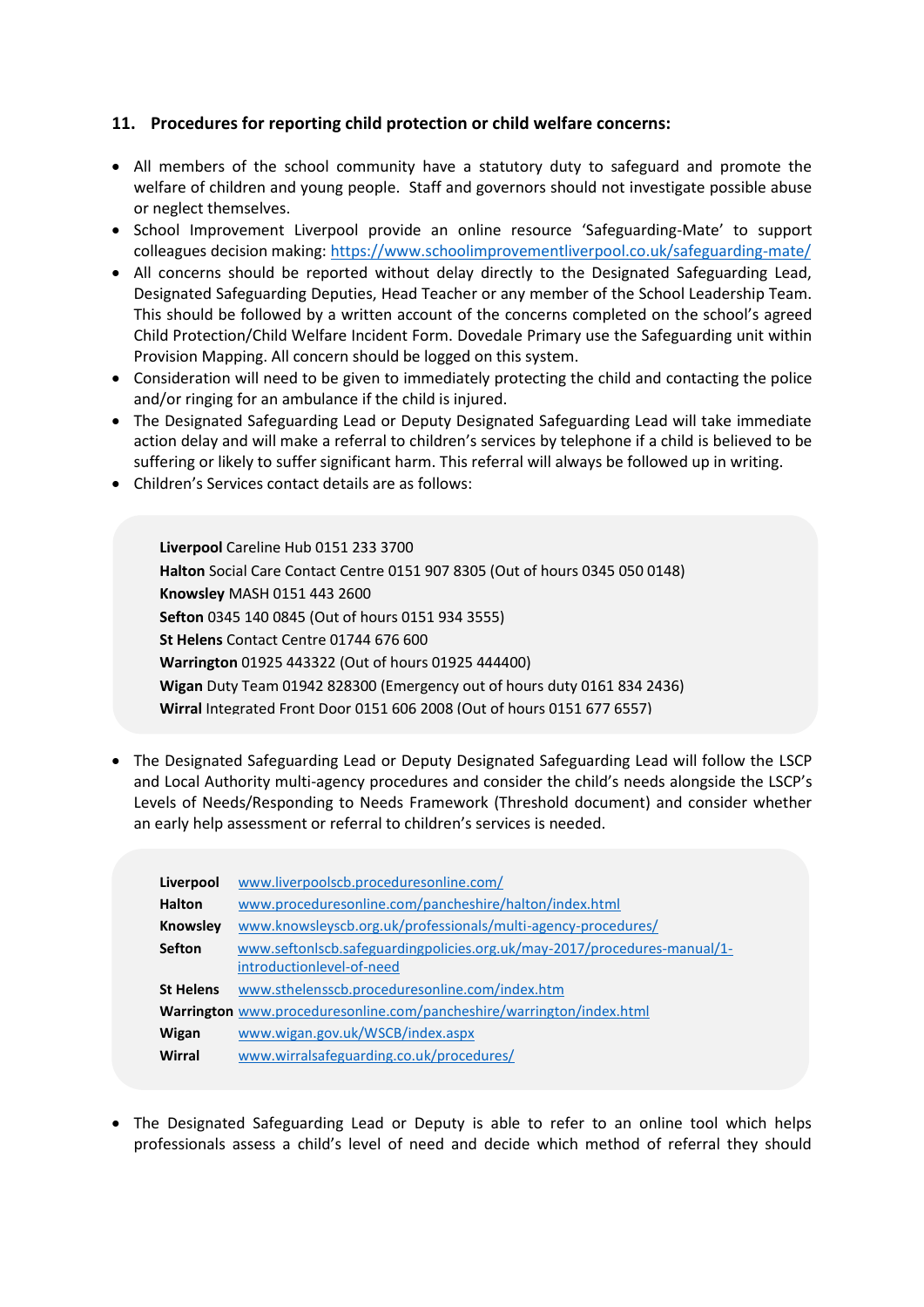complete (EHAT or MARF). The online 'Levels of Need Slider' tool can be accessed here: <https://liverpool.gov.uk/referrals/childrens-social-care-referrals/assess-a-child-s-levels-of-need/>

- Concerns about a child should always lead to help for a child. The school may need to escalate its concerns with Children's Services to ensure a referral is accepted or work with other agencies to ensure an Early Help Assessment is completed.
- The school will always seek to follow the Local Safeguarding Children Partnership procedures which can be found on their website.
- If school does not receive feedback within one working day regarding the outcome of a referral made to Children's Services, the Designated Safeguarding Lead will contact Children's Services immediately to determine the outcome of the referral.

'School Improvement Liverpool Schools' Safeguarding Handbook' and Part 1 of Keeping Children Safe in Education (DFE 2021) provides key flowcharts and guidance to support staff and volunteers' understanding and decision making. This will support staff to make a referral themselves should that become necessary. The Designated Safeguarding Lead should be informed, as soon as possible, following the need for another member of staff to make a referral.

'School Improvement Liverpool Schools' Safeguarding Handbook' will provide additional guidance about indicators of abuse and harm and how to respond to a disclosure. Guidance is also available on the NSPCC website:<https://www.nspcc.org.uk/preventing-abuse/>

If a teacher in the course of their work in the profession, discovers that an act of Female Genital Mutilation appears to have been carried out on a girl under the age of 18 the teacher must report this to the police. Keeping Children Safe in Education provides additional guidance.

Concerns that a child is being radicalised should follow the normal safeguarding referral mechanism with an additional Channel or Prevent referral being made to the Local Authority's Prevent and Channel team. Contact details can be found in the School's Safeguarding Handbook.

## **12. Process to follow if a child makes a disclosure**

If a child makes a disclosure of abuse, staff should:

- Listen and keep calm. Do not interrupt
- Not promise the child that they will keep the matter confidential. Explain to the child who they will need to tell and why
- Observe visible bruises and marks, but should not ask a child to remove or adjust their clothing to view them
- Keep questions to a minimum as their role is not to investigate. If staff need to ask questions in order to ascertain whether this is a safeguarding concern, they should ensure they are open questions
- Use the "TED" model for asking open ended questions: "Tell me about that", "Explain that to me", "Describe that"
- Make a record of what has been said immediately afterwards in words used by the child and the member of staff to the best of their memory. Use capital letters for the child's words to help distinguish between the two.
- Note anything about the child which is connected i.e. any visible injuries including the position and description, the demeanour of the child i.e. crying, withdrawn etc.
- Clearly indicate whether fact, opinion or third party information
- Report the matter immediately to the Designated Safeguarding Lead
- Seek advice from the Designated Safeguarding Lead if in doubt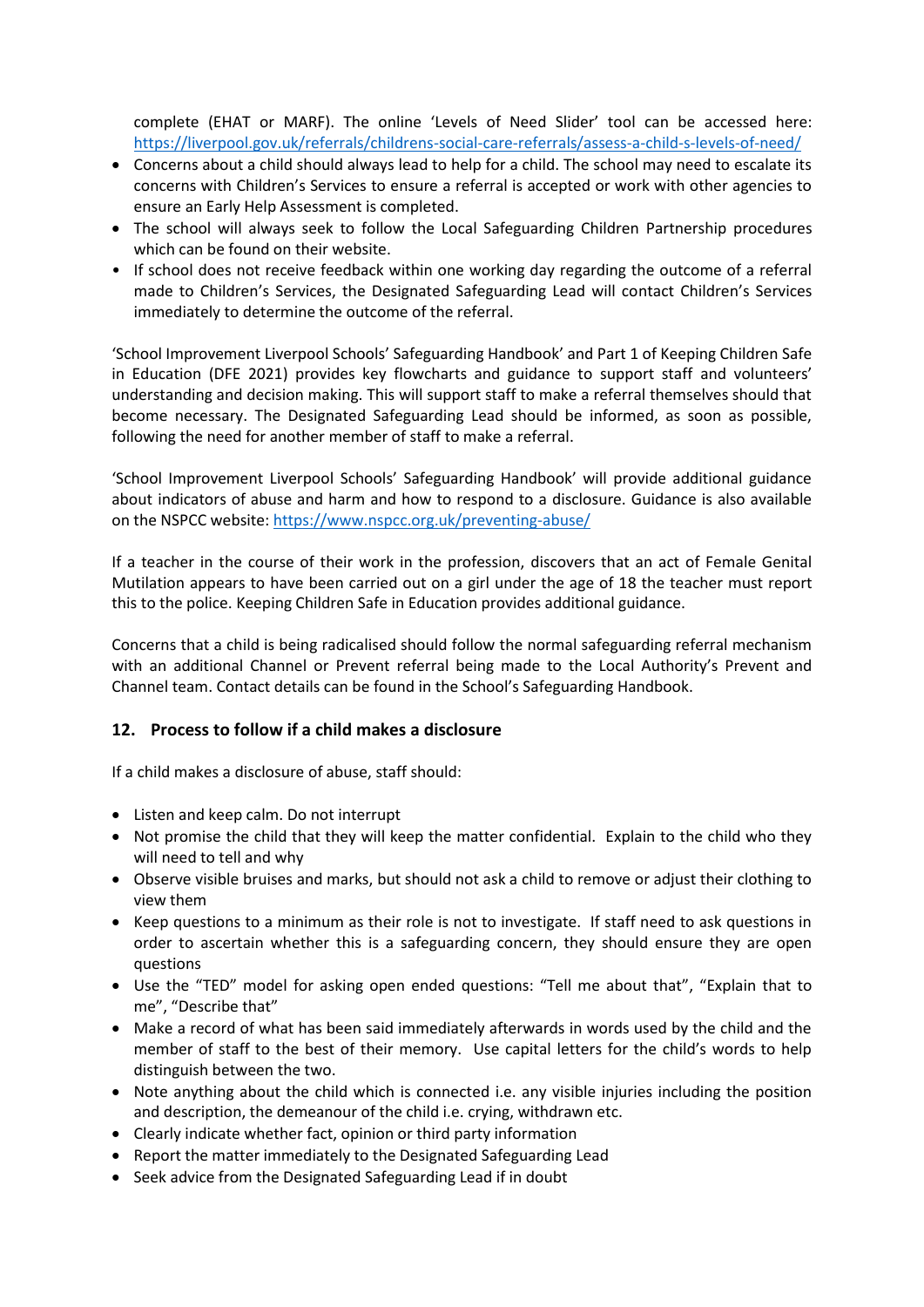Staff should not:

- Ask leading questions, put words into the child's mouth or press for details
- Rush the child
- Examine the child
- Investigate
- Promise confidentiality
- Summarise or use your own words to describe events
- Delay sharing the information with the Designated Safeguarding Lead

Further information can be found in part 1 of the School Improvement Liverpool Schools Safeguarding Handbook.

# **13. Confidentiality, information sharing, record transfer and record keeping and retention**

Information sharing is vital in identifying and tacking all forms of abuse and neglect, and in promoting children's welfare, including their education outcomes. Schools have clear powers to share, hold and use information for these purposes.

The school recognises that all matters relating to child protection are confidential. The Head teacher, Designated Safeguarding Lead and/or Deputy will disclose any information about a child to other members of staff on a 'need to know basis' only. Guidance about sharing information can be found in the 2018 document *[Information Sharing: Advice for Practitioners providing safeguarding services](https://www.gov.uk/government/publications/safeguarding-practitioners-information-sharing-advice)  [to children, young people, parents and carers 2018](https://www.gov.uk/government/publications/safeguarding-practitioners-information-sharing-advice)* and the *[Data protection: toolkit for schools](file://///latco/sil/data/school%20effectiveness/Safeguarding%20and%20Inclusion/Safeguarding%20only/Schools)*. The school understands the need to keep child protection and safeguarding records securely. All report/documents relating to a child are kept securely on Provision Mapping.

Staff cannot promise children confidentiality but must always act in the best interests of the child and share disclosures made by the child or others with the Designated Safeguarding Lead. All staff are aware that they have a professional responsibility to share information with other agencies in order to safeguard children.

The school will aim to seek consent of parents before sharing information with other agencies, however legislation states that schools and other agencies can share information without the consent of a parent/carer in particular circumstances.

The school pays due regard to the relevant data protection principles which allow us to share personal information, as provided for in the [Data Protection Act 2018](http://www.legislation.gov.uk/ukpga/2018/12/contents/enacted) and the [General Data](https://www.gov.uk/government/publications/guide-to-the-general-data-protection-regulation)  [Protection Regulation](https://www.gov.uk/government/publications/guide-to-the-general-data-protection-regulation) (GDPR). The school is aware of the processing conditions under the Data Protection Act 2018 and the GDPR which allow school to store and share information for safeguarding purposes, including information which is sensitive and personal, and this is treated as '*special category personal data*'. Where school would need to share special category personal data, we are aware that the Data Protection Act 2018 contains '*safeguarding of children and individuals at risk*' as a processing condition that allows us to share information. This includes allowing school to share information without consent, if it is not possible to gain consent, it cannot be reasonably expected that we can gain consent, or if to gain consent would place a child at risk.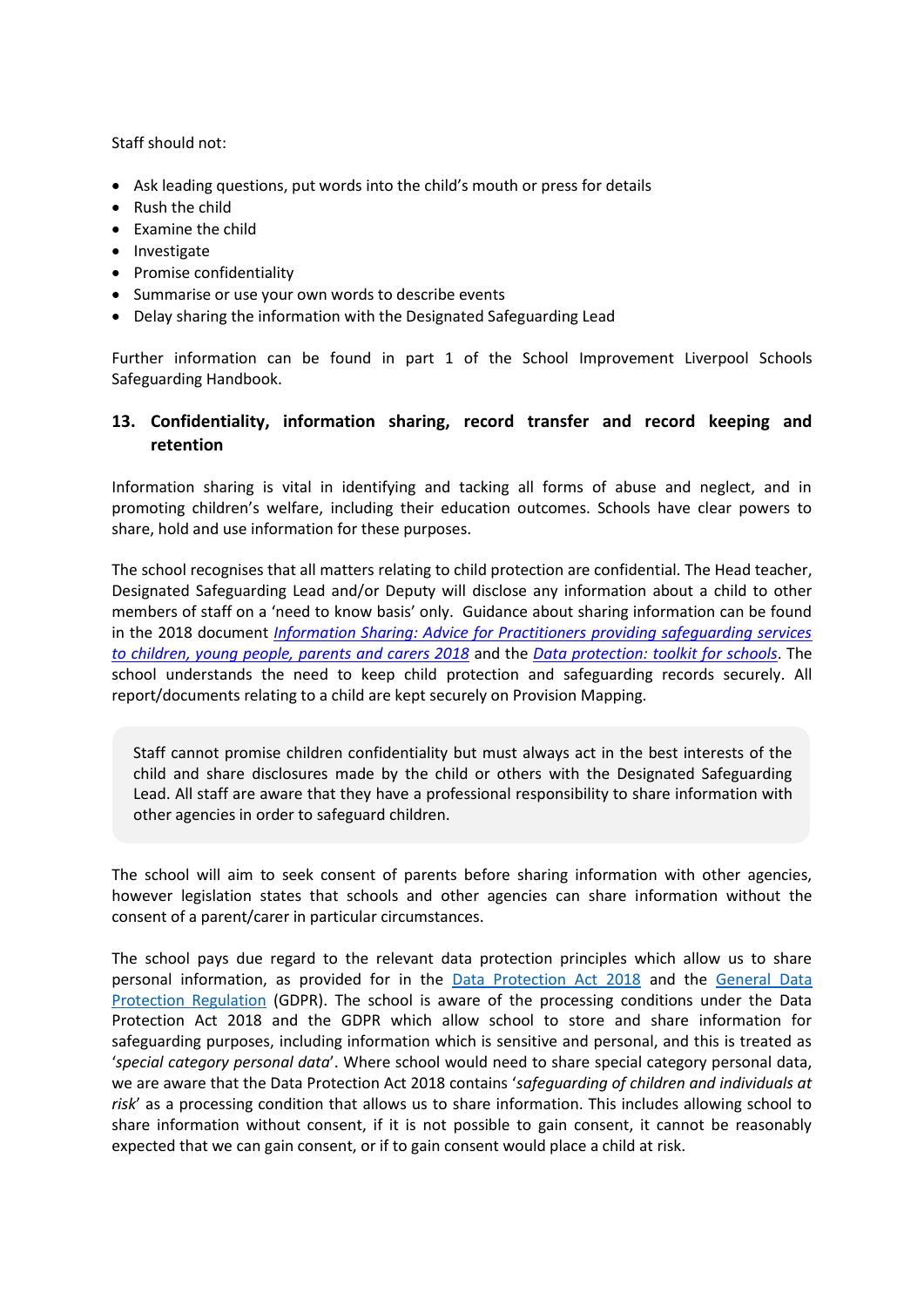*'The Data Protection Act 2018 and UK GDPR do not prevent the sharing of information for the purposes of keeping children safe. Fears about sharing information must not be allowed to stand in the way of the need to safequard and promote the welfare and protect the safety of children' (DfE 2021)*

The school will transfer records securely to the next setting and discuss the child's needs before the child starts at the next setting. The Designated Safeguarding Lead will speak to their counterpart in the school to which the child is transferring in order to ensure that they are aware that the file is to be transferred. Upon confirmation of the child starting on roll the file should be transferred as soon as possible (within 5 school days), but separately to the main school file. The file should be signed upon receipt, and delivered by hand wherever possible. School will follow the transfer of records protocol detailed within the Schools' Safeguarding handbook.

The school will retain records in keeping with Local Authority guidance and NSPCC guidelines: [https://www.nspcc.org.uk/globalassets/documents/information-service/child-protection-records](https://www.nspcc.org.uk/globalassets/documents/information-service/child-protection-records-retention-and-storage.pdf)[retention-and-storage.pdf](https://www.nspcc.org.uk/globalassets/documents/information-service/child-protection-records-retention-and-storage.pdf) . This in turn references the Information and Records Management Society (IRMS) [Information management toolkit for schools 2019.](https://irms.org.uk/page/SchoolsToolkit)

School Improvement Liverpool's Safeguarding Handbook provides further key guidance for transferring records including a 'Transfer of CP records Template'.

# **14. Additional child protection guidance will be provided to all adults working with young people which will include:**

- The school's child protection policy which includes the role of the Designated Safeguarding Lead
- Part 1 and Annex B of Keeping Children Safe in Education (DfE 2021)
- The School's Code of Conduct for staff and volunteers
- The school's behaviour policy for children
- Guidance for Safer Working Practices for Adults Working with Children (Safer Recruitment Consortium 2019)
- A flowchart summarising the child protection procedures
- Definitions of abuse or neglect and possible indicators
- Identified groups of children more vulnerable to abuse
- Specific guidance related to including Female Genital Mutilation, Forced Marriage, Child Exploitation including sexual and criminal, Extremism and Radicalisation, Neglect, Sexual violence and harassment and online-safety
- Dealing with allegations against staff and volunteers procedures
- Whistleblowing procedures
- 'What to do if you are worried a child is being abused: Advice for practitioners' DFE 2015

# **15. Managing allegations against adults (including all staff, supply teachers and volunteers) working at the school**

All school staff and other adults working at the school will be aware of and work within the school's Code of Conduct and other relevant policies and procedures. The Staff Code of Conduct includes guidance for staff regarding the school expectations of the use of mobile phones, electronic equipment and social media.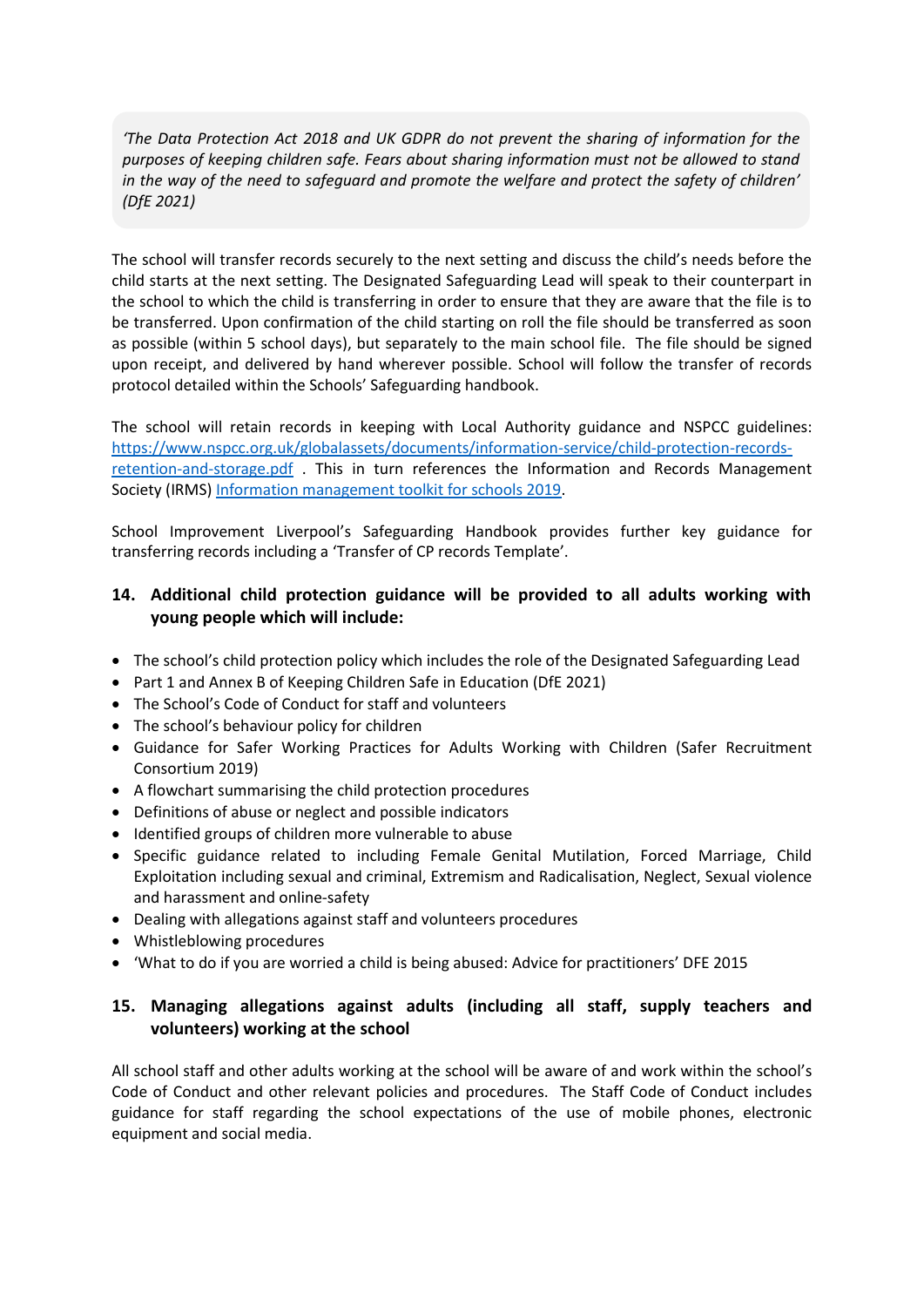All staff and volunteers must report any concerns about a member of staff's behaviour towards children (including supply staff and volunteers) to the Headteacher who will act as the case manager. Concerns can also be discussed with the Designated Safeguarding Lead. Concerns about the headteacher should be raised with Chair of Governors or nominated governor.

Local Safeguarding Children Partnership multi-agency procedures will be followed in all cases where it is alleged that a member of staff has:

- behaved in a way that has harmed a child, or may have harmed a child;
- possibly committed a criminal offence against or related to a child;
- behaved towards a child or children in a way that indicates they may pose a risk of harm to children; or
- behaved or may have behaved in a way that indicates they may not be suitable to work with children

The school's managing allegations against staff and volunteers policy and procedures will support everyone to take appropriate action. This includes a flowchart to guide colleagues thinking.

In some circumstances, the school will have to consider an allegation against an individual who is not directly employed by the organisation and where our disciplinary procedures do not fully apply (for example supply teachers). Whilst the school is not the employer of the individual, we still have responsibility to ensure allegations are dealt with properly and will liaise where appropriate with relevant parties. The school will not cease to use the services of a supply teacher as a result of safeguarding concerns, without finding out the facts and liaising with the LADO to determine a suitable outcome.

In addition, School Improvement Liverpool provide an online resource 'Safeguarding-Mate' to support colleagues decision making: [https://www.schoolimprovementliverpool.co.uk/safeguarding](https://www.schoolimprovementliverpool.co.uk/safeguarding-mate/)[mate/](https://www.schoolimprovementliverpool.co.uk/safeguarding-mate/)

Concerns can also be taken directly to the Local Authority Designated Officer (L.A.D.O.), if needed, via Children's Services.

Section 4 of the DFE guidance Keeping Children Safe in Education provides further guidance. In addition to the school's own procedures, multi-agency procedures can be found on the school's website.

There are occasions when a person who works with children behaves in a way that is concerning and raises questions about their ability to recognise and take steps to safeguard children in their care that may not always meet the threshold of LADO. As an employer the school has a duty to consider whether the issue indicates that they are unsuitable to continue in their role for the immediate future or indefinitely. These are known as issues of suitability and if not being dealt with under the managing allegations procedures, would be dealt with via the school's disciplinary procedures. Issues of suitability can include:

- Where an employee is being investigated for an offence against an adult, or
- Their behaviour in their personal lives brings into question their suitability to work with children

However if an adult who works with children has involvement from Children's Services in respect of their own child, or a child that they live with or have contact with, it is the responsibility of Children's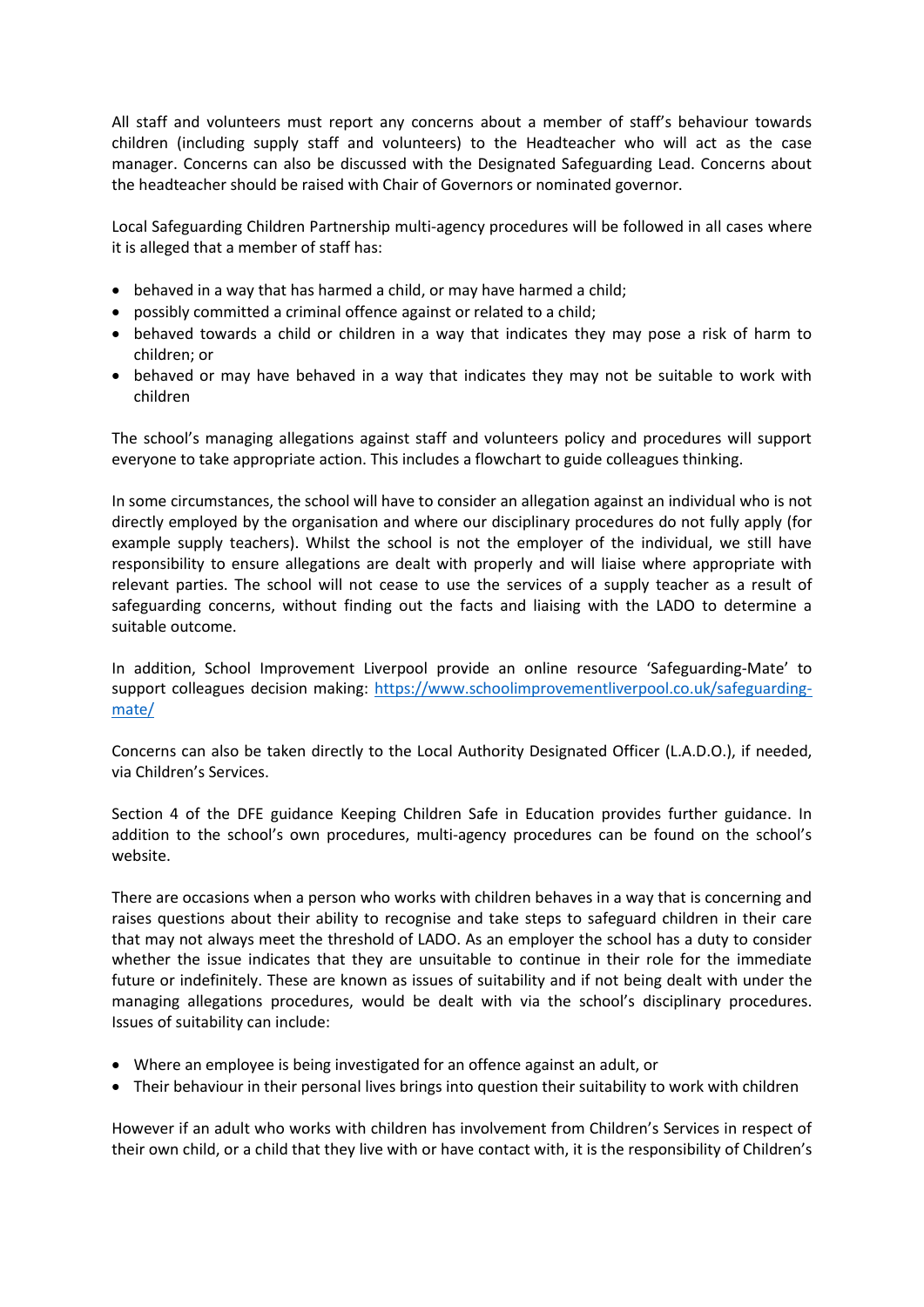Services to assess the immediate concern and inform the LADO of whether the adult poses a risk to children. Examples of this may include:

- Allegations of assault, physical or emotional, on their own child or on a child they live with or have contact with
- Domestic abuse
- Substance misuse
- Lives with or is in a relationship with a person who is identified as a risk to children

The situation would meet the threshold of LADO should the child in question be made subject to a Child Protection plan. This is because Children's Services has determined that the adult presents a risk to the associated child either directly or due to a failure to protect.

If school are made aware of any of the circumstances detailed above, they will have a consultation with the LADO in order to determine whether the threshold is met for a referral under the managing allegations process.

All staff should ensure that they disclose information about themselves relating to the above to the Head teacher as soon as possible. School will create an environment and culture where staff are supported and empowered to be able to do this.

### **16. Low Level Concerns**

Our school recognises that there may be times when there are concerns about a professional's behaviour which do not meet the harm threshold as set out in section 15 of this policy. This includes third party staff and volunteers. Concerns such as this may arise in several ways and from a number of sources. Examples of this may be:

- suspicion, complaint or disclosure made by a child, parent or other adult within or outside of our school; or
- as a result of vetting checks undertaken during recruitment

Our school promotes an open and transparent culture in which all concerns about adults working in or on behalf of the school are dealt with promptly and appropriately. Creating this culture in which all concerns are shared responsibly, in a timely way with the right person, and are recorded and dealt with appropriately is critical to effective safeguarding practice. This culture enables the school to identify concerning, problematic or inappropriate behaviour at the earliest possible stage, minimises the risk of abuse and ensures that all adults working in or on behalf of the school are clear about professional boundaries and act within these, in accordance with our ethos and values. This culture also empowers individuals to share concerns with key staff about their own behaviour at the earliest possible opportunity.

The term 'low level concern' does not mean that the behaviour is insignificant. It means a behaviour towards a child which does not meet the threshold set out in section 15 of this policy and part 4 of Keeping Children Safe in Education 2021. A low level concern is any concern (no matter how small, and even if no more than causing a sense of unease) that an adult working in or on behalf of the school may have acted in a way that: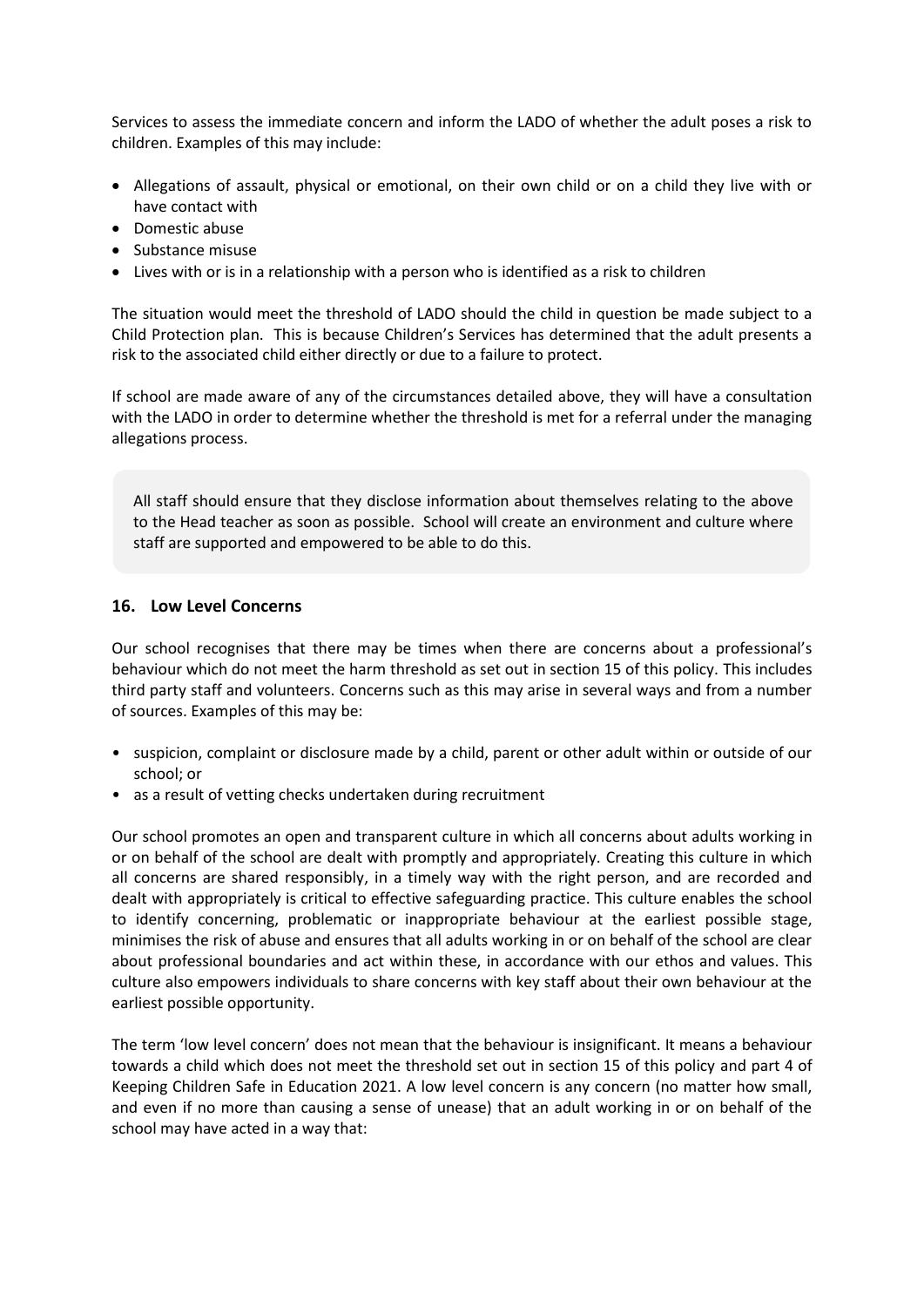- is not consistent with the staff code of conduct, including conduct outside of the workplace, and/or
- does not meet the allegations threshold or is otherwise not considered serious enough for a referral to the LADO.

Examples of such behaviour could include, but are not limited to:

- being over friendly with children;
- having favourites;
- taking photographs of children on their mobile phone;
- engaging with a child on a one-to-one basis in a secluded area or behind a closed door; or,
- using inappropriate sexualised, intimidating or offensive language.

Behaviours which are not consistent with the standards and values of our school, and which do not meet the expectations set out in our code of conduct for staff, must be addressed. Behaviours such as this, can exist on a spectrum from inadvertent or thoughtless, or behaviour that may look to be inappropriate, but might not be in specific circumstances, through to that which is ultimately intended to enable abuse.

It is essential that concerns such as this are shared responsibly and with the right person, and that they are recorded and dealt with appropriately. Effective reporting and management of such concerns also protects staff from potential false allegations of misunderstandings. Concerns should be shared as soon as is reasonably possible, and ideally within 24 hours of becoming aware of a problem, however it is never too late to share a concern.

Occasionally a member of staff may find themselves in a situation which could be misinterpreted, or may appear compromising to others. Equally, a member of staff may have behaved in a manner which, on reflection, they consider to fall below the standards set out within our code of conduct for staff. Self-reporting such circumstances is actively encouraged as it allows issues to be dealt with at the earliest opportunity and it is an important means of maintaining our culture of everyone aspiring to have the highest standards of conduct and behaviour.

Staff do not need to be able to determine whether their concern is a low level concern, or if it would be dealt with under our managing allegations policy. Staff must simply by empowered to share their concern. The determination regarding process will be made by the designated safeguarding lead and headteacher.

Low level concerns should be reported in writing to the designated safeguarding lead. Where a low level concern is in relation to the designated safeguarding lead, it should be shared with the headteacher.

If a report of a low level concern is received, it will be dealt with responsively, sensitively, and proportionately. Where a concern is reported, the designated safeguarding lead should collect as much evidence as possible by speaking directly with the person who raised the concern (unless it has been raised anonymously), and by speaking to the individual involved along with any witnesses. The information collected will help to categorise the behaviour and determine what further action may need to be taken. Support and advice will be provided to ensure any identified behaviours can be corrected at an early stage.

All low level concerns will be recorded in writing by the designated safeguarding lead and this record should include the details of the concern, the context and the action taken, including the rationale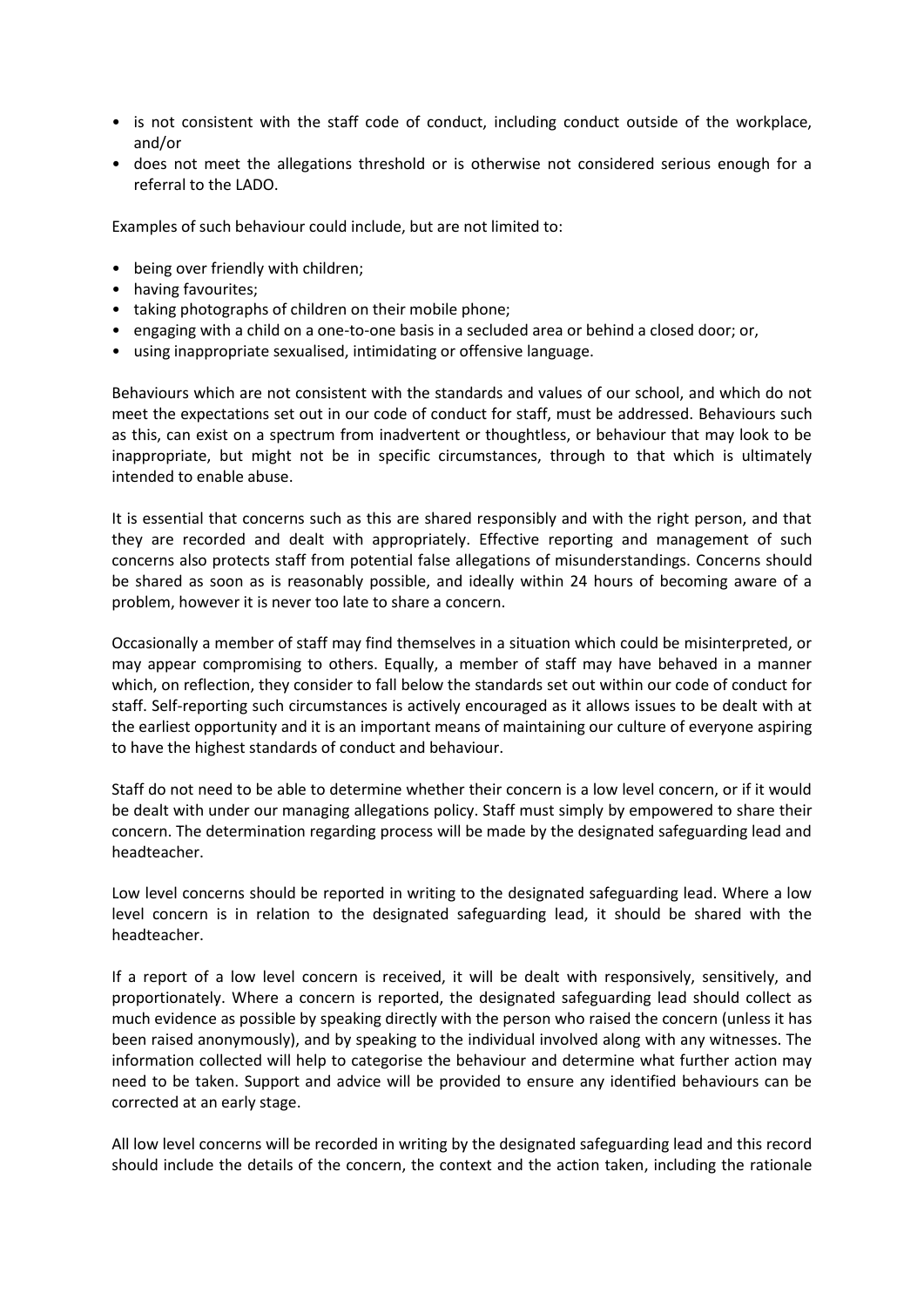for any decisions. Records must be kept confidential and held securely in line with the Data Protection Act 2018 and the UK General Data Protection Regulation. Records will be kept in individual personnel files and will be retained for the duration of the individual's employment.

Records should be reviewed so that potential patterns of concerning, problematic or inappropriate behaviour can be identified. Where a pattern of such behaviour is identified, school will decide on a course of action either through our disciplinary procedures or where a pattern of behaviour moves from a concern to meeting the harms threshold, referral to LADO.

The designated safeguarding lead will regularly and effectively communicate with the Headteacher, all low level concerns reported to them, along with the outcome of the concern. This is to ensure there is appropriate scrutiny and analysis of information in order to agree at what point a series of low level concerns or a pattern of behaviour would escalate and meet the threshold set out in section 15 of this policy and part 4 of Keeping Children Safe in Education 2021.

Low level concerns will not be included in references unless they relate to an issue which would normally be included in a reference. Paragraph 423 of Keeping Children Safe in Education specifies: "*However, where a low-level concern (or group of concerns) has met the threshold for referral to the LADO and found to be substantiated, it should be referred to in a reference*."

# **17. Allegations of abuse against another student (peer on peer / child on child abuse), including issues of sexual violence and harassment**

Staff should recognise that children are capable of abusing their peers, and that not all children will find it easy to tell staff about their abuse verbally. Children can show signs or act in ways that they hope adults will notice and react to. It is essential that all victims are reassured that they are being taken seriously, regardless of how long it has taken them to come forward, and that they will be supported and kept safe. Victims will never be given the impression that they are creating a problem by reporting an incident and they will never be made to feel ashamed or their experience minimised.

The DFE states *'The school's or college's initial response to a report from a child is incredibly important. How the school or college responds to a report can encourage or undermine the confidence of future victims of sexual violence and sexual harassment to report or come forward.'*

Staff must act on the assumption that children may be experiencing sexual violence or harassment, even if there are no specific reports of such behaviour. Staff must ensure that they challenge any form of derogatory and sexualised language or behaviour. Staff should be vigilant to sexualised/aggressive touching/grabbing, particularly towards girls or other vulnerable groups of children. Behaviours by children should never be passed off as 'banter', 'having a laugh' or 'part of growing up' as this can lead to an unsafe culture which normalises abuse and inappropriate behaviours and can lead to children accepting it as normal and therefore not reporting such issues. Our school will prevent sexual harassment, online sexual abuse and sexual violence through a carefully planned and sequenced relationships, sex and health education curriculum alongside effective challenge and response to specific issues when they arise. All staff will reassure victims that they are being taken seriously and that they will be supported and kept safe.

All concerns must be reported and discussed with the Designated Safeguarding Lead, Deputy Designated Safeguarding Lead or senior member of staff. Behaviours can happen in school, online or in the community and are most likely to include, but not limited to: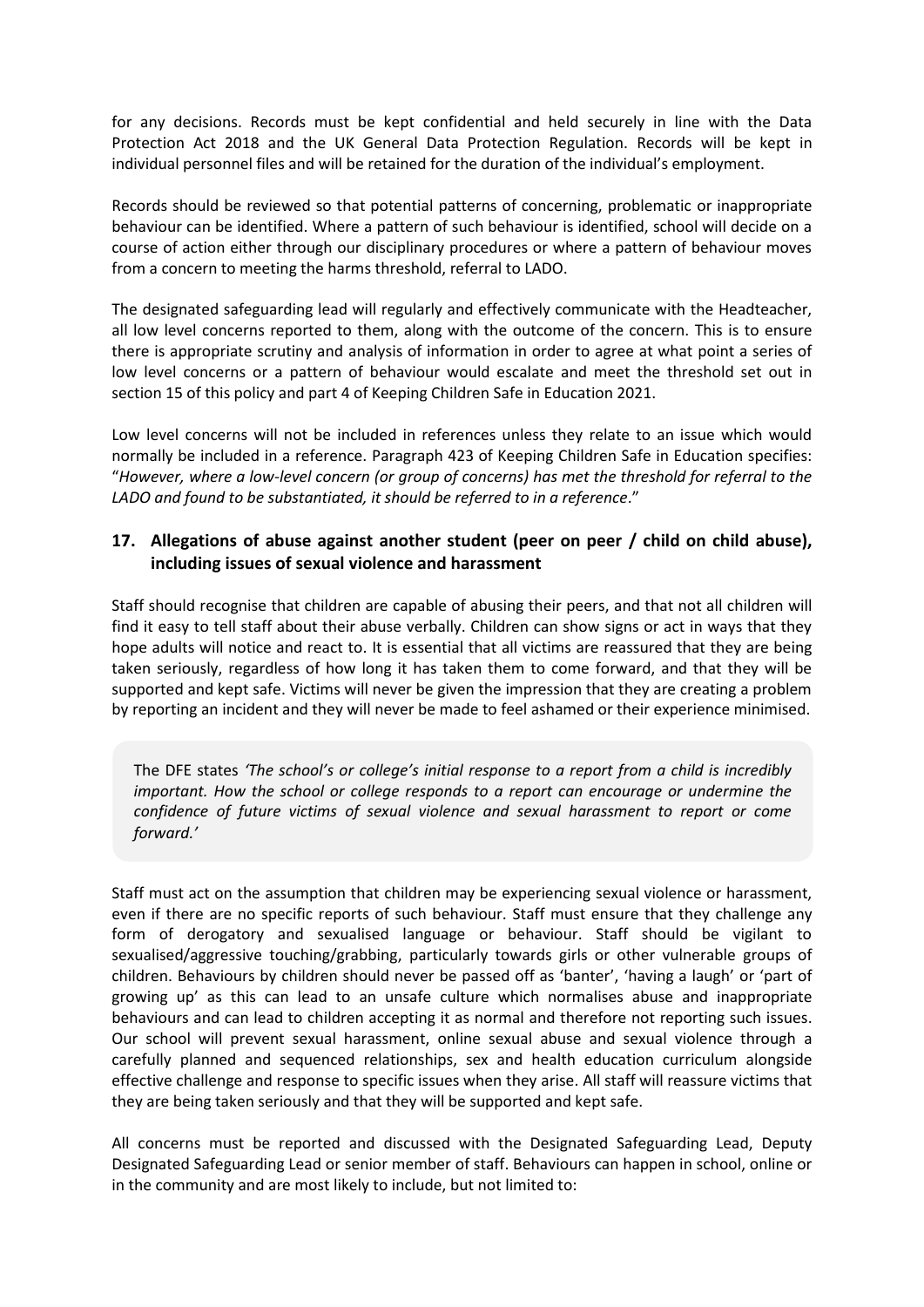- abuse within intimate personal relationships between peers;
- bullying (including cyber bullying, prejudice-based and discriminatory bullying);
- serious violence;
- sexual violence such as rape, assault by penetration and sexual assault (this may include an online element which facilitates, threatens and/or encourages sexual violence);
- sexual harassment such as sexual comments, remarks, jokes and online sexual harassment which may be standalone or part of a broader pattern of abuse;
- causing someone to engage in sexual activity without consent;
- consensual and non-consensual sharing or nudes and semi-nude images or videos;
- upskirting, which typically involves taking a picture under a person's clothing without their permission;
- physical abuse such as hitting, kicking, shaking, biting, hair pulling, or otherwise causing physical harm; and
- sexting and initiation/hazing type violence and rituals (this could include activities involving harassment, abuse or humiliation used as a way of initiating a person into a group and many also include an online element).

Children with special educational needs and disabilities are more vulnerable to sexual violence and harassment and staff should be aware that additional barriers can exist when recognising abuse in these children. Children who are LGBT+ or perceived to be, may also be targeted by their peers and harassed or assaulted.

Victims of peer on peer harm will be supported by the school's pastoral system and referred to specialist agencies including, as examples, 'CAMHS', 'Brook' and 'Barnardo's'. A risk assessment may need to be in place. The school curriculum will support young people to become more resilient to inappropriate behaviours towards them, risk taking behaviours and behaviours that children may be coerced into including 'sexting' or 'initiation/hazing' behaviours.

Additional guidance is available on the NSPCC website:

https://learning.nspcc.org.uk/child-abuse-and-neglect/online-abuse

## **18. Children at risk of Serious Violence and/or Child Criminal or Sexual Exploitation**

All staff should be aware of the indicators which may suggest a child is at risk from, or is involved with serious violent crime. These may include:

- Increased absence from school;
- A change in friendships or relationships with older individuals or groups;
- A significant decline in performance;
- Signs of self harm or a significant change in wellbeing; or
- Signs of assault or unexplained injuries

Unexplained gifts of new possessions could also indicate that children have been approached by, or are involved with, individuals associated with criminal networks or gangs and may be at risk of criminal exploitation.

All staff should be aware of the range of risk factors which increase the likelihood of involvement in serious violence, such as being male, having been frequently absent or permanently excluded from school, having experienced abuse or neglect and having been involved in offending such as theft or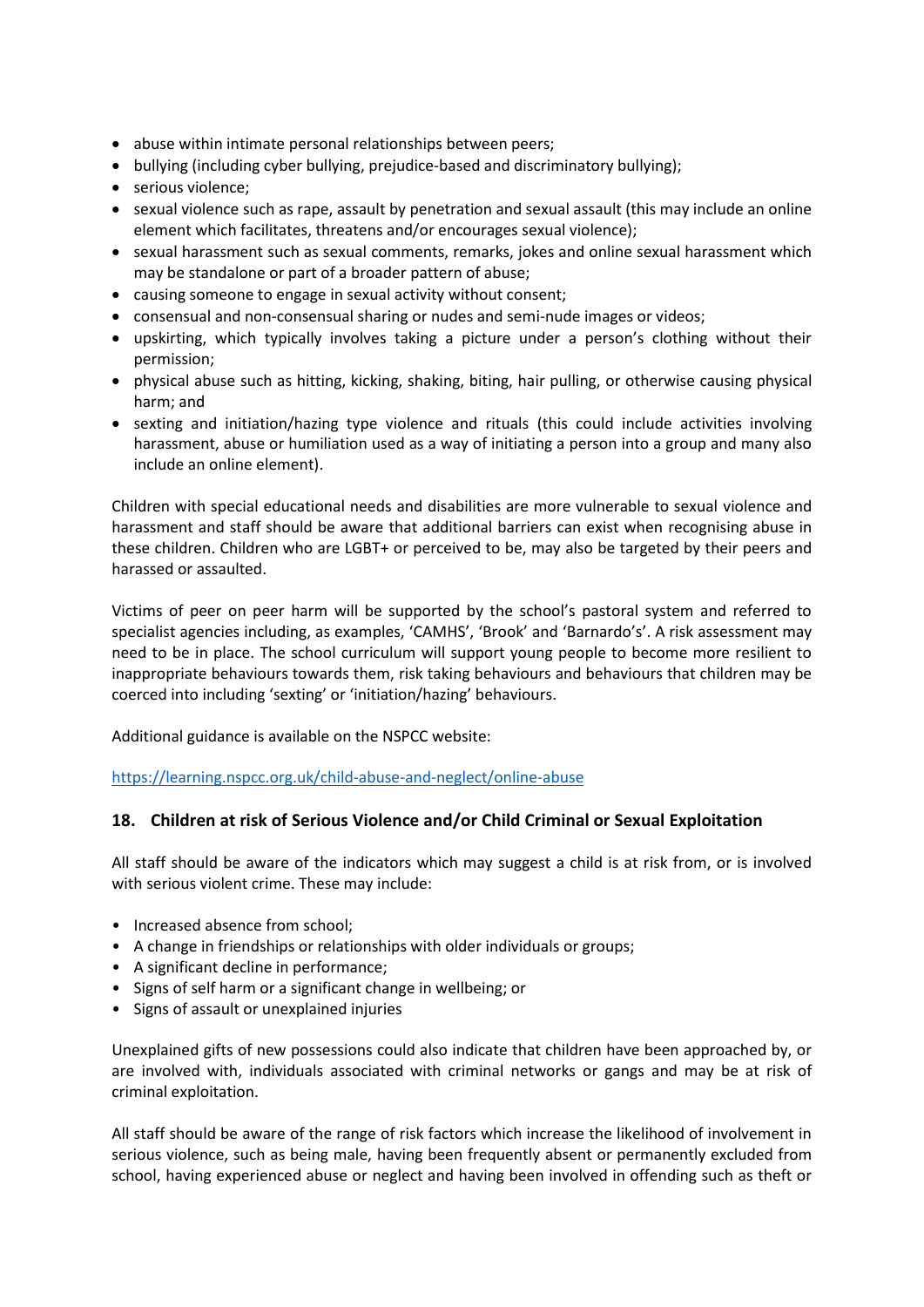robbery. Additional advice can be found in the Home Office's [Preventing youth violence and gang](https://www.gov.uk/government/publications/advice-to-schools-and-colleges-on-gangs-and-youth-violence)  [involvement](https://www.gov.uk/government/publications/advice-to-schools-and-colleges-on-gangs-and-youth-violence) an[d Criminal exploitation of children and vulnerable adults: county lines](https://www.gov.uk/government/publications/criminal-exploitation-of-children-and-vulnerable-adults-county-lines) guidance.

Both child sexual exploitation and child criminal exploitation are forms of abuse that occur where an individual or group takes advantage of an imbalance in power to coerce, manipulate or deceive a child into taking part in sexual or criminal activity, in exchange for something the victims needs or wants, and/or for the financial advantage or increased status of the perpetrator or facilitator and/or through violence or the threat of violence. Child sexual exploitation and child criminal exploitation can affect children, both male and female, and can include children who have been moved (commonly referred to as trafficking) for the purpose of exploitation.

Staff will understand that whilst the age of the child may be a contributing factor for an imbalance of power, there are a range of other factors that could make a child more vulnerable to exploitation, including gender, sexual identity, cognitive ability, learning difficulties, communication ability, physical strength, status, and access to economic or other resources.

All staff should be aware of the indicators which may suggest a child is at risk from or experiencing child criminal or sexual exploitation. These may include:

- appear with unexplained gifts, money or new possessions;
- associate with other children involved in exploitation;
- have been the victim or perpetrator of serious violence (e.g. knife crime);
- suffer from changes in emotional well-being;
- misuse drugs and alcohol;
- go missing for periods of time or regularly come home late and are found in areas away from their home;
- are found in accommodation that they have no connection with; and
- regularly miss school or education or do not take part in education.

All staff will be aware that children who are involved in criminal exploitation often commit crimes themselves, therefore their vulnerability as victims is not always recognised by adults and professionals. They may still have been exploited even if the activity appears to be something they have agreed or consented to. Staff will also have an understanding of the fact that the experience of girls who are criminally exploited can be very different to that of boys. The indicators may not be the same, however professionals should be aware that girls are at risk of criminal exploitation too. It is also important to note that both boys and girls being criminally exploited may be at higher risk of sexual exploitation.

All staff will be aware that child sexual exploitation is child sexual abuse. Exploitation of this nature can be a one off occurrence and may happen without the child's immediate knowledge e.g. through the sharing of videos or images. It can also affect any child who has been coerced into engaging in sexual activities. This includes 16 and 17 year olds who can legally consent to have sex. Some children may not realise they are being exploited e.g. because they believe they are in a genuine relationship.

Our school understands that children who have been exploited or are at risk of serious violence, will need additional support to help maintain them in education. Further guidance is provided to staff in Section 1 of the Schools' Safeguarding Handbook.

# **19. Online safety, data protection and the use of mobile phones and digital photographic equipment**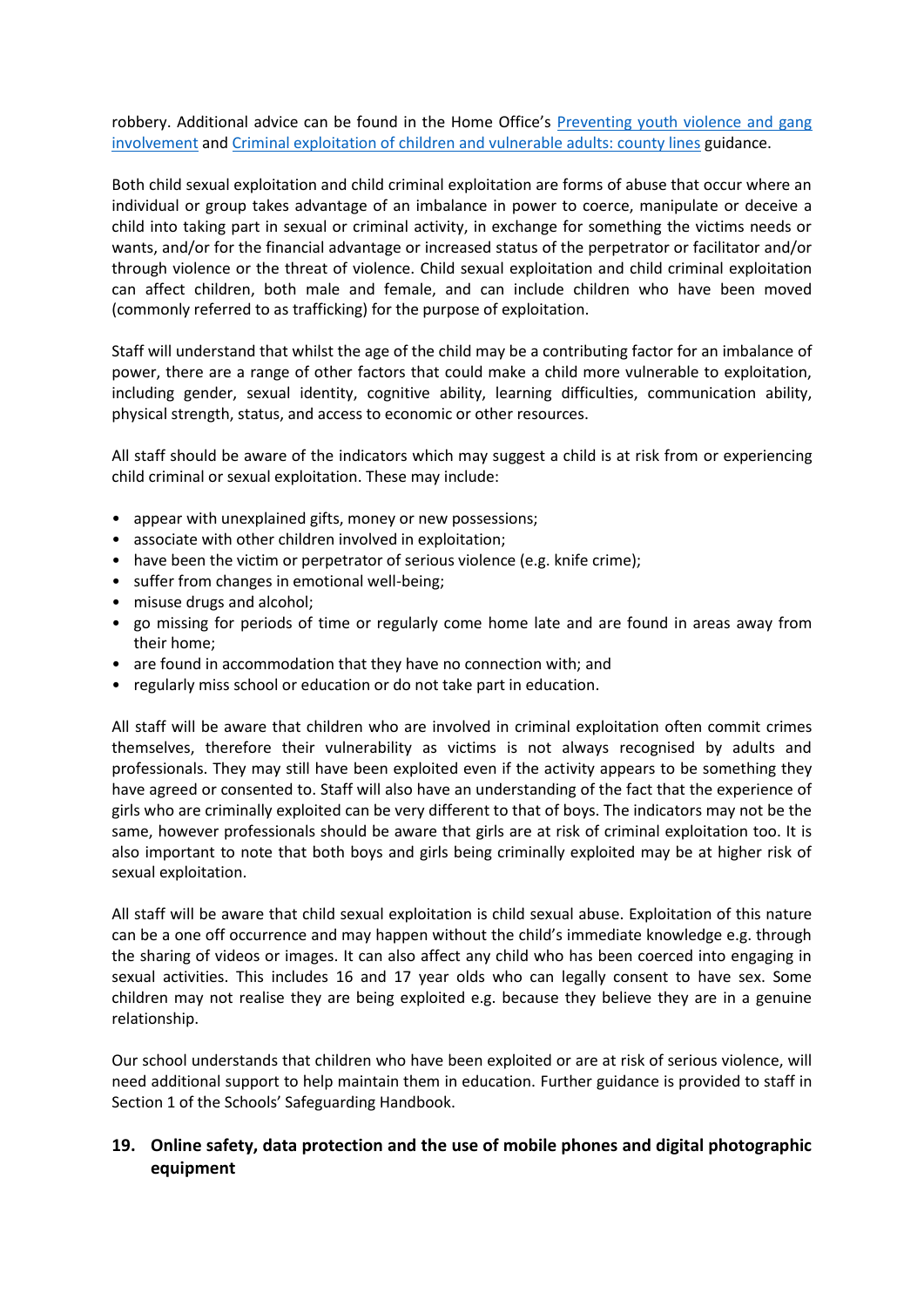It is essential that children are safeguarded from potentially harmful and inappropriate online material. Our school implements a whole school approach to online safety sets out to protect and educate both children and staff in their use of technology alongside establishing mechanisms to identify, intervene in and escalate any concerns, recognising that many children have unlimited and unrestricted access to the internet via mobile phone networks.

Staff should also report any concerns about sexting (youth produced sexual imagery or 'nudes') to the Designated Safeguarding Lead, Deputy Designated Safeguarding Lead or senior member of staff who will follow the guidance i[n Sharing nudes and semi-nudes: advice for education settings working](https://www.gov.uk/government/publications/sharing-nudes-and-semi-nudes-advice-for-education-settings-working-with-children-and-young-people)  [with children and young people](https://www.gov.uk/government/publications/sharing-nudes-and-semi-nudes-advice-for-education-settings-working-with-children-and-young-people) (UK Council for Child Internet Safety, December 2020). This document provides clarity as to how staff should respond to these incidents.

The school's Online/E-safety/Acceptable Use policy clearly outlines the way in which the school uses technology and the measures in place to ensure safe,responsible and respectful use by all. There is a clear code of conduct for staff and volunteers which sets out the use of new technologies, mobile phones and personal photographic equipment around children. The school will consider, in particular, Looked after Children (Children in Care) who might be put at risk by being included in publicity materials or school photographs.

The DfE highlights the risks of new technologies:

*An effective approach to online safety empowers a school or college to protect and educate the whole school or college community in their use of technology and establishes mechanisms to identify, intervene in, and escalate any incident where appropriate. The breadth of issues classified within online safety is considerable, but can be categorised into four areas of risk:*

- *content: being exposed to illegal, inappropriate or harmful content*
- *contact: being subjected to harmful online interaction with other users*
- *conduct: personal online behaviour that increases the likelihood of, or causes, harm*
- *commerce: risks such as online gambling, inappropriate advertising, phishing and or financial scams'*

The use of technology has become a significant component of many safeguarding issues such as child sexual exploitation, criminal exploitation, radicalisation and sexual abuse. Technology often provides the platform that facilitates harm.

Schools and colleges should ensure online safety is a running and interrelated theme whilst devising and implementing policies and procedures. This will include considering how online safety is reflected as required in all relevant policies and considering online safety whilst planning the curriculum, any teacher training, the role and responsibilities of the designated safeguarding lead and any parental engagement.

Staff should bring immediately to the attention of the Headteacher, Designated Safeguarding Lead or senior leadership team any behaviours by adults or children themselves that may be risky or harmful.

Annex D of Keeping Children Safe in Education provides schools with further key information and guidance.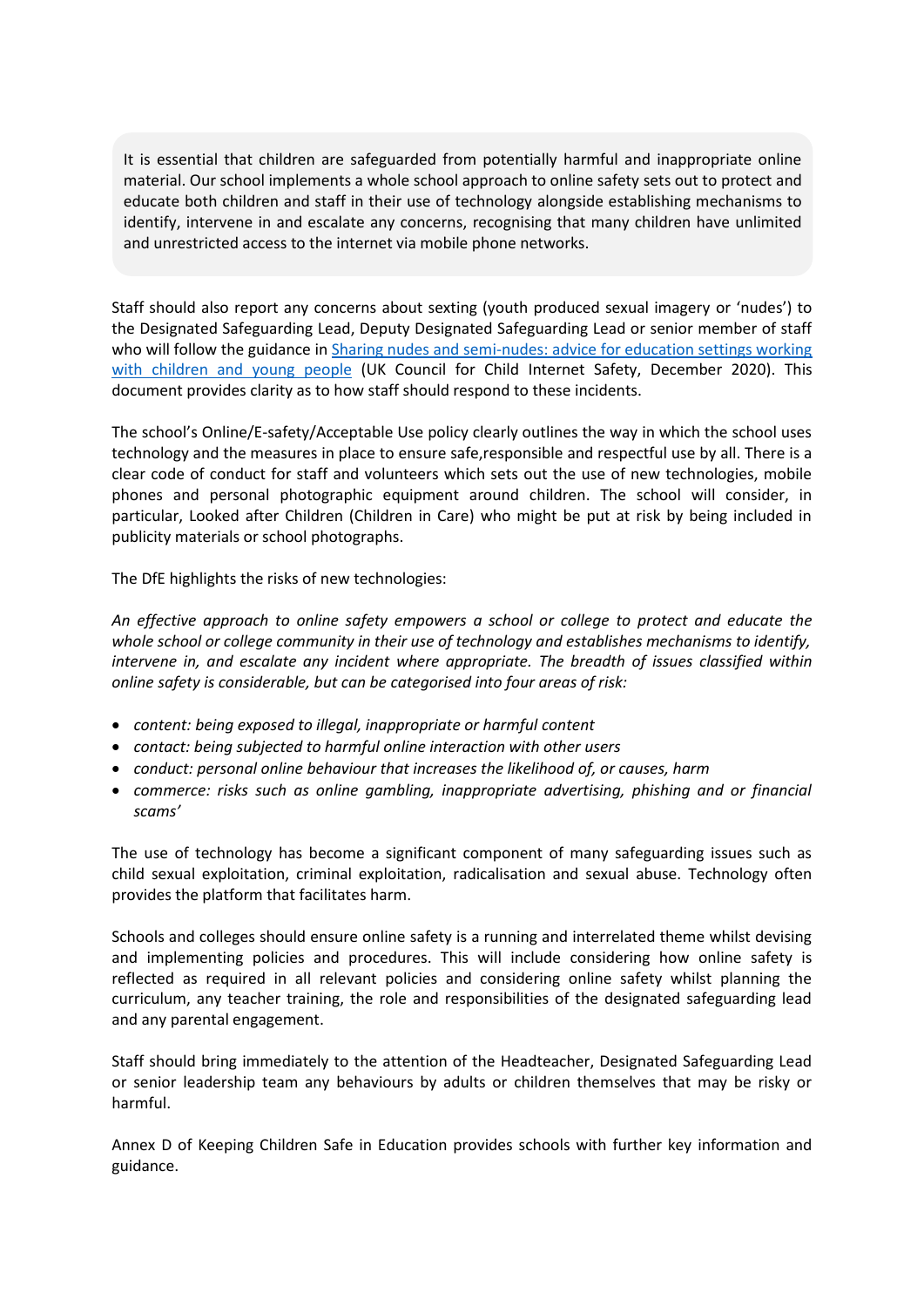The DfE guidance "Teaching Online Safety in Schools" (2019) also outlines how schools can ensure their pupils understand how to stay safe and behave online as part of forthcoming and existing curriculum requirements [www.gov.uk/government/publications/teaching-online-safety-in-schools.](http://www.gov.uk/government/publications/teaching-online-safety-in-schools)

Where children are asked to learn online at home (e.g. under the Provision of Remote Education Continuity Direction (October 2020)), our school ensures this is done safely by referencing key guidance such as [safeguarding in schools colleges and other providers,](https://www.gov.uk/government/publications/actions-for-schools-during-the-coronavirus-outbreak/guidance-for-full-opening-schools#res) [safeguarding and remote](https://www.gov.uk/guidance/safeguarding-and-remote-education-during-coronavirus-covid-19)  [education](https://www.gov.uk/guidance/safeguarding-and-remote-education-during-coronavirus-covid-19) and advice from the [London Grid for Learning.](https://coronavirus.lgfl.net/safeguarding)

## **20. Children requiring mental health support**

Our school recognises that it has an important role to play in supporting the mental health and wellbeing of our students. We also recognise that in some cases, mental health problems can be an indicator that a child has suffered, or is at risk of suffering abuse, neglect of exploitation. The designated safeguarding lead will regularly liaise with the senior mental health lead where safeguarding concerns are linked to mental health to ensure there is an effective and appropriate response by school. Within our school we adopt a whole school approach to mental health and wellbeing, which includes promoting positive mental health, wellbeing and resilience across the whole school community.

At Dovedale Primary we recognise that all members of the school community are responsible for the mental health and wellbeing of everyone. At Dovedale we have a dedicated pastoral support team who work in partnership with all staff, outside agencies and external partners to support children and their families. All staff are aware of the procedures for referring children/families who may require additional support. All referrals are triaged with the SEND and Pastoral support team to ensure that the right support is put in place and any referrals are made to the correct agency. This information is then cascaded to all the relevant staff members.

# **21. Monitoring attendance**

A child missing from an education setting is a potential indicator of abuse or neglect, including exploitation. Local Authority guidance and procedures will be followed for dealing with a child who is missing from education, particularly on repeated occasions or if a child suddenly stops attending. The school will follow the pan-Merseyside missing children protocol. For those children and families who have chronic poor attendance or persistent absenteeism, school will consider whether educational neglect is present and whether a referral to children's services is required, or whether the school should seek consent to begin an Early Help Assessment in order to coordinate a multiagency plan of support for the child and family.

Attendance will be closely monitored. In line with the school's attendance policy, the attendance of children with known welfare and attendance concerns will be monitored closely, particularly those with chronic poor attendance or persistent absentees, or if a child suddenly stops attending. Schools should also scrutinise the attendance of off-site provision to ensure children are attending and are safe. Similarly, the attendance of children who are vulnerable or with known welfare and safeguarding concerns such as children who have a child protection plan, a child in need, are Children Looked After and/or SEN will be rigorously monitored on a daily and weekly basis. The child's social worker will be informed immediately when there are unexplained absences or attendance concerns.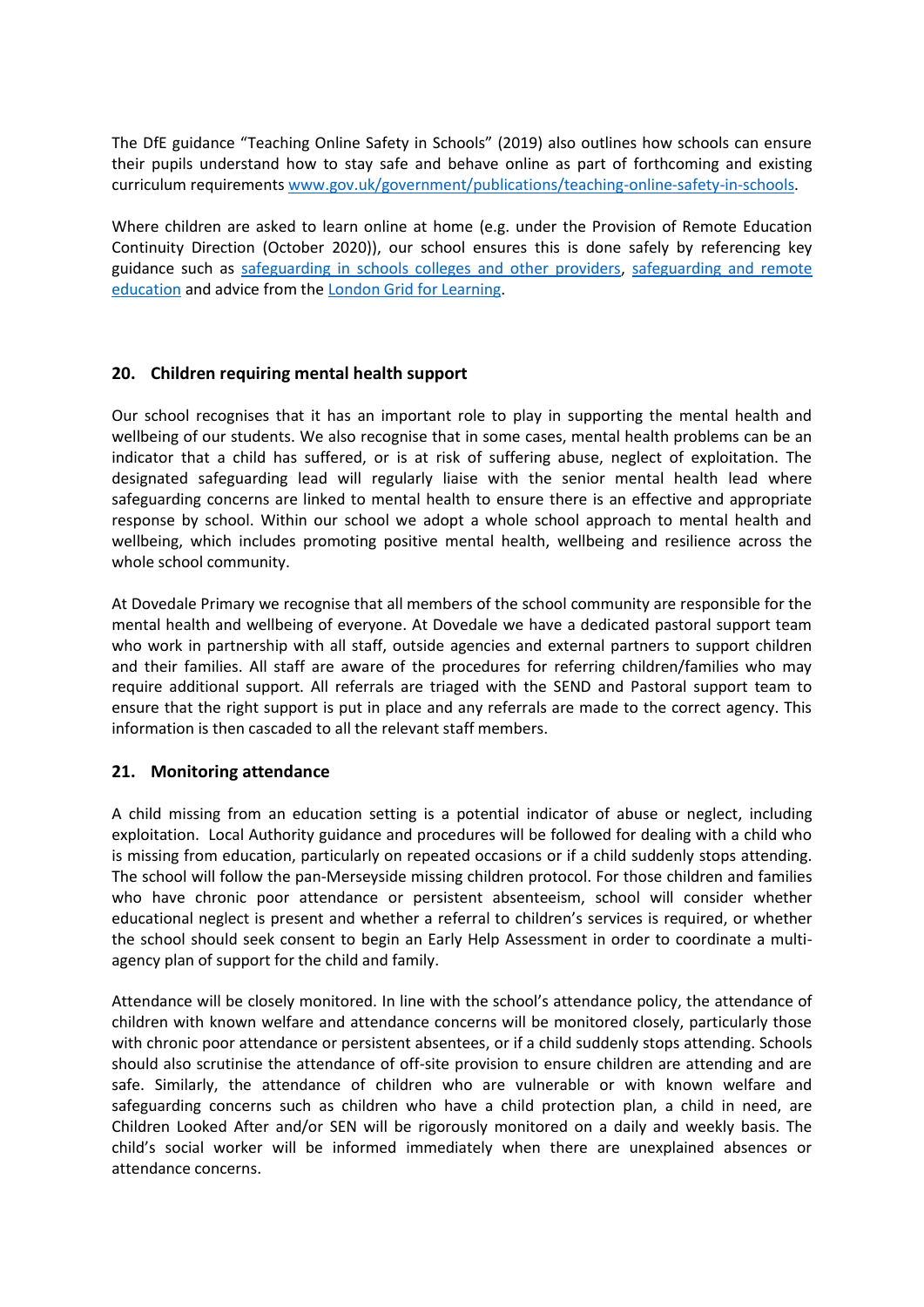It is important that the school's attendance team, including the EWO, school nurse and Safer Schools Officer, are aware of any safeguarding concerns. It is critical that when a child is not attending school their welfare is confirmed and expected practice would be for an appropriate professional to visit the home and speak to the child alone, particularly if there are any safeguarding concerns. The timing for this home visit will be determined on a case by case basis. The school will seek to ensure it has at least three emergency contacts for each family and consider what urgent action it may need to take when a vulnerable child and family are not contactable and the child has not attended school. Where necessary, this may include reporting the child missing to the police. The school will ensure it is aware, in advance, of any difficulties in accessing the premises of a child's family home.

It is essential that all staff are alert to signs to look out for and the individual triggers to be aware of when considering the risks of potential safeguarding concerns such as travelling to conflict zones, Female Genital Mutilation and forced marriage.

Children Missing Education (C.M.E.) are children of compulsory school age who are not registered pupils at a school and are not receiving suitable education otherwise than at a school. All staff should be aware that children missing education are at significant risk of underachieving, being victims of harm, exploitation or radicalisation, and becoming NEET (not in education, employment or training) later in life. Children going missing can also be an indicator of mental health problems, risk of substance abuse, risk of travelling to conflict zones, risk of female genital mutilation or risk of forced marriage. Effective information sharing between parents, schools and local authorities is critical to ensuring that all children of compulsory school age are safe and receiving suitable education. Maintained schools have a safeguarding duty in respect of their pupils, and as part of this should investigate any unexplained absences. Academies and independent schools have a similar safeguarding duty for their pupils. When a child is deemed to be missing from education, school will make reasonable enquiries to establish the whereabouts of the child jointly with the local authority, before deleting the pupil's name from the register. Once these enquiries have been undertaken, our school will follow the local protocol for Children Missing Education and make a C.M.E referral to the Local Authority Officer for C.M.E.

Some parents will decide to remove their child from the school role in order to educate them at home. For the majority of children, this choice will be with the child's best education at the heart of their decision and it will be a positive learning experience. However, this is not the case for all, and home education can mean that some children become less visible to services who are them to keep them safe and supported in line with their individual needs. Where a parent or carer has expressed their intention to remove their child from the school roll with a view to educating at home, the school will work together with other key professionals and will, where possible, attempt to facilitate a meeting with the family to ensure that all parties have considered what is in the best interests of the child. This is particularly important for those children who have SEND, are vulnerable, and/or who have a social worker. The school will also link with the named officer for Elective Home Education within the Local Authority.

## **22. Private fostering**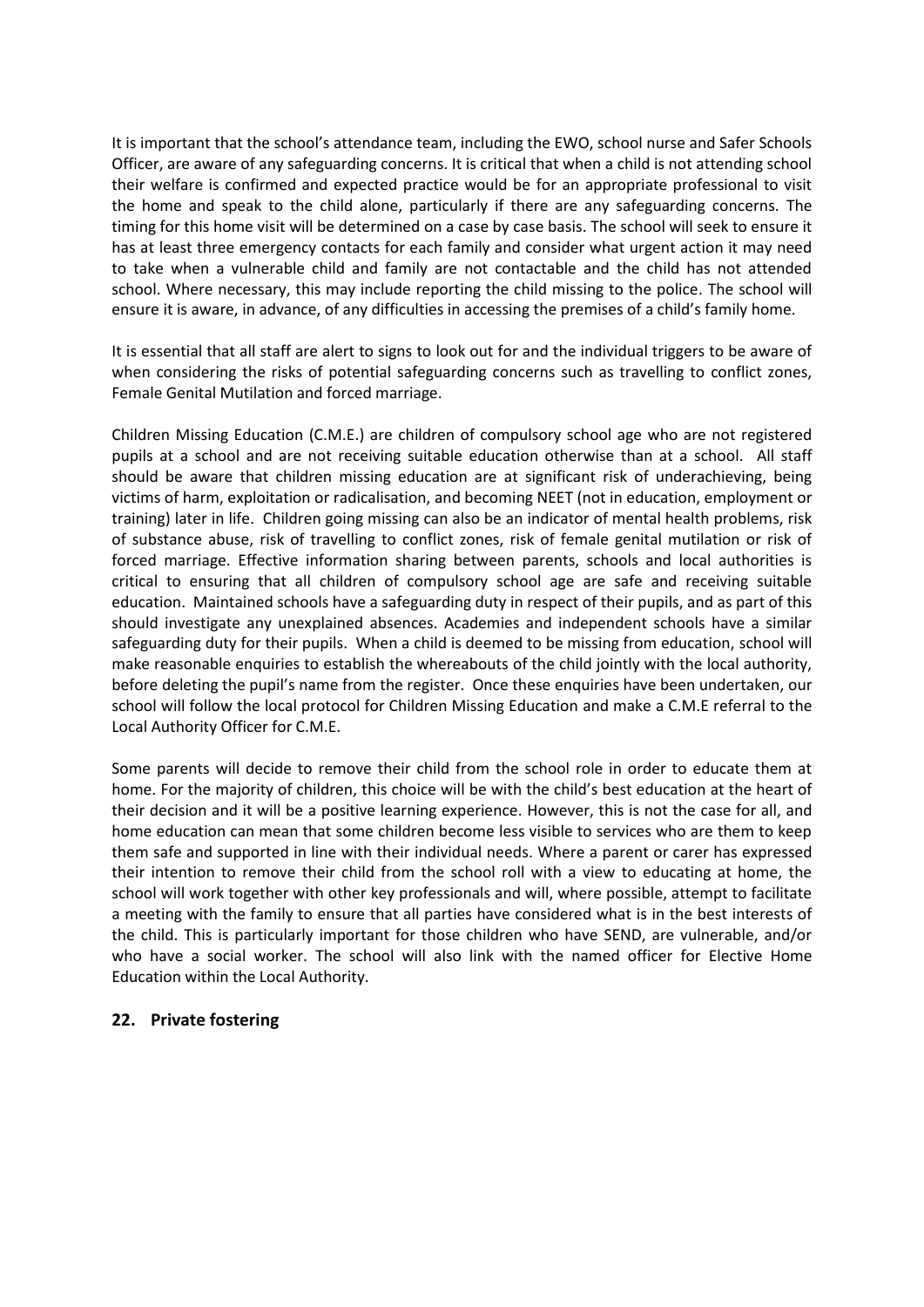The Children Act 1989, 2004 and Children (Private Arrangements for Fostering) Regulations 2005 set out that Private Fostering occurs when a child under the age of 16 (under 18, if disabled) is provided with care and accommodation by a person who is not a parent, person with parental responsibility for them or a relative in their own home. A child is not privately fostered if the person caring for and accommodating them has done so for less than 28 days and does not intend to do so for longer.

Our school has a mandatory duty to report to the local authority if they believe a child is subject to a private fostering arrangement. (This does not include close family relatives e.g. grandparent, brother, sister, uncle or auntie.) This means making a referral to children's services. A private fostering arrangement is made without the knowledge of the local authority for the care of a child under the age of 16 years (under 18 for children with disabilities) whereby the child is in the care of someone other than their parent or close relative. Further guidance is available in Keeping Children Safe in Education (DFE, 2021) and in [Children Act 1989 private fostering.](https://assets.publishing.service.gov.uk/government/uploads/system/uploads/attachment_data/file/274414/Children_Act_1989_private_fostering.pdf) When a child is privately fostered a social worker must carry out an assessment to ensure the placement is appropriate and consider any support needed.

## **23. Safer recruitment**

The school will ensure that all appointments follow its recruitment policy and the guidance set out in Keeping Children Safe in Education (DFE 2021). At least one member of the appointments panel will have undertaken safer recruitment. The school will undertake all the required DFE pre-employments checks and where appropriate will record these checks on the single central record and retain evidence in personnel files. The school will seek written confirmation that third-party organisations including contractor and alternative education providers have undertaken appropriate checks. The school's Safer Recruitment Policy and Procedures set out the processes in more detail and are drawn from School Improvement Liverpool's Safeguarding Handbook.

The school is required to inform relevant staff who fall within the scope o[f Disqualification under the](https://www.gov.uk/government/publications/disqualification-under-the-childcare-act-2006/disqualification-under-the-childcare-act-2006#contents)  [Childcare Act 2006](https://www.gov.uk/government/publications/disqualification-under-the-childcare-act-2006/disqualification-under-the-childcare-act-2006#contents) and establish they are not disqualified. The criteria for disqualification under the 2006 Act and the 2019 Regulations includes inclusion on the Disclosure and Barring Service (DBS) Children's Barred List or committing a relevant offence.

# **24. The Safeguarding Curriculum**

The school will ensure it has a curriculum map which sets out how to help children keep themselves safe from harm. This will include messages which are taught through the [Relationships](https://www.gov.uk/government/publications/relationships-education-relationships-and-sex-education-rse-and-health-education) education, relationships and sex education [\(RSE\) and health education](https://www.gov.uk/government/publications/relationships-education-relationships-and-sex-education-rse-and-health-education) and PSHE curriculums, alongside standalone pieces of work and messages delivered through other curriculum areas, as part of a broad and balanced curriculum. Children will be provided with age appropriate skills, knowledge and understanding to help them recognise and respond to issues such as consent and healthy relationships. Children will be supported to develop their understanding, at the appropriate age, of risks including: when using technology, the internet, and risks associated with grooming and radicalisation, gang and criminal exploitation and misusing drugs and alcohol. The curriculum will include specific sequenced lessons to address sexual harassment, online abuse, sexual violence and issues of consent in an age and stage appropriate way. Our school recognises that a one size fits all approach may not be appropriate for all children, and a more personalised approach for more vulnerable children, victims of abuse and some SEND children may be necessary. Children will also learn about the wider safeguarding curriculum which for children would include road safety, antibullying and know how to seek support when needed. The school will ensure the curriculum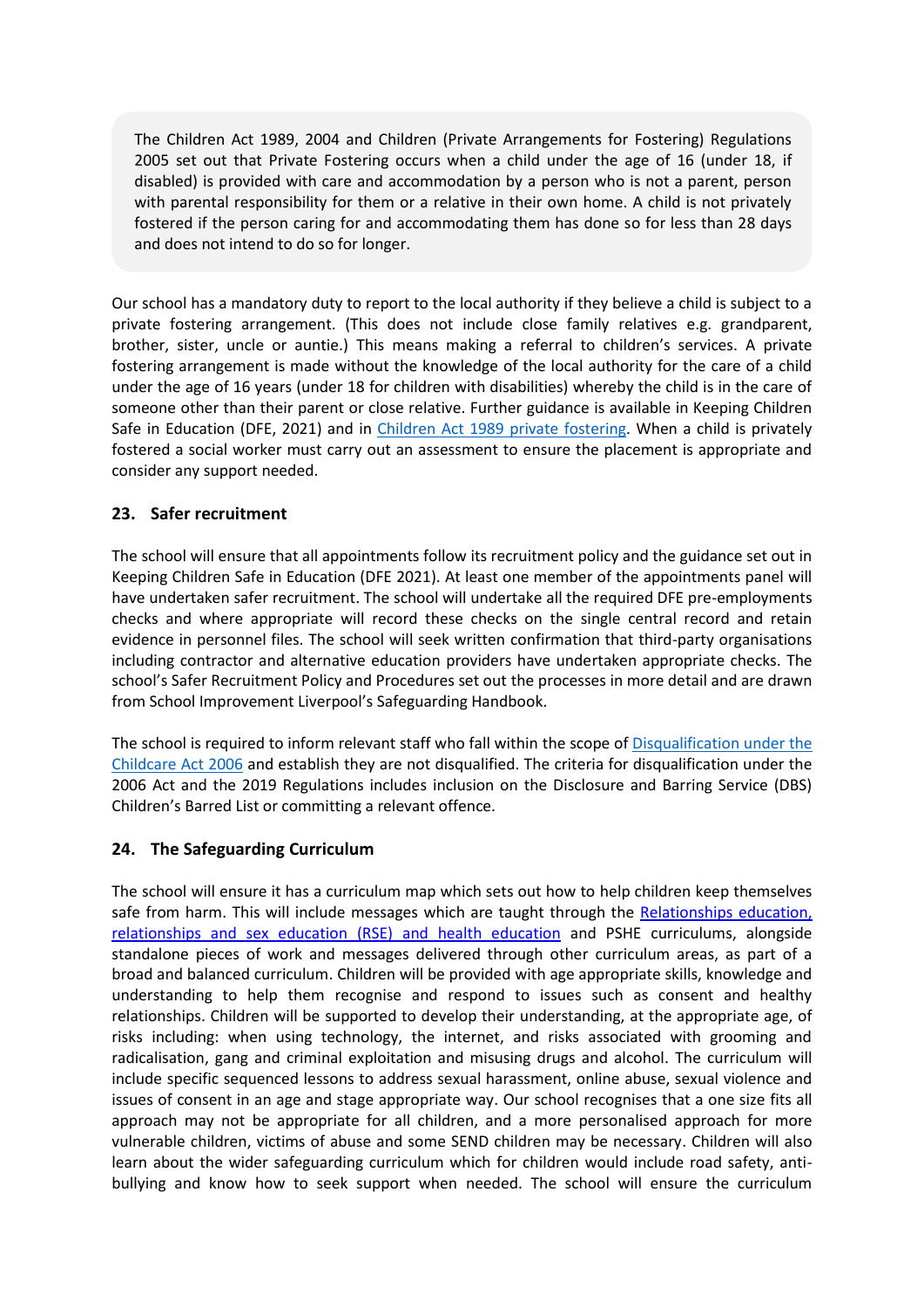promotes an understanding of the values needed to live within a democratic society including the rule of law, and individual liberty. It will promote tolerance and respect for all faiths (and those of no faith), races, genders, ages, disability and sexual orientations.

# **25. Safeguarding children who attend off-site alternative provision**

When identifying that a child would benefit from attending off site provision, our school will undertake an assessment to determine that this placement is in the best interests of the child. We will ensure that the provision identified is suitable to meet the needs of that child. The school will retain responsibility for the safeguarding of any pupils we place in off-site provision. The school will undertake appropriate quality assurance checks to ensure that it is a safe place for the child to attend and will draw upon the specific guidance in the Schools' Safeguarding Handbook relating to this. The school will obtain written confirmation from the provider that the appropriate safeguarding checks have been carried out in respect of individuals working at the establishment. The school will have a formal agreement with the alternative provision and parent/carer regarding when the pupil should attend and what procedures that will be followed should the child not attend the placement. The school will ensure it seeks the views of the young people at off-site provision to ensure they feel happy and safe. When commissioning places at alternative provision, the school will pay due regard to Alternative provision - [DfE Statutory Guidance](https://www.gov.uk/government/publications/alternative-provision) and Education for children with health needs who cannot attend school – [DfE Statutory Guidance.](https://www.gov.uk/government/publications/education-for-children-with-health-needs-who-cannot-attend-school)

# **26. Complaints and Whistleblowing**

Complaints about safeguarding should follow the school's complaints policy.

The school recognises that children cannot be expected to raise concerns in an environment where staff fail to do so.

All staff should be aware of their duty to raise concerns, where they exist, which may include the attitude or actions of colleagues. The school's Whistleblowing Policy is there to support and aid them in these circumstances. The Local Authority also has whistle blowing procedures.

Whistleblowing regarding the Head teacher should be made to the Chair of the Governing Body, whose contact details should be readily available to staff.

The NSPCC whistleblowing helpline is available for staff who do not feel able to raise concerns regarding child protection failures internally. Staff can call: 0800 028 0285.

# **27. Escalation**

If any member of staff is unhappy with the response they have received in relation to a safeguarding concern they have raised, it is their responsibility to ensure they escalate their concern within the organisation. All members of staff are aware of their responsibility to escalate and refer concerns on to Children's Services when it is appropriate to do so.

Where professional disagreement occurs and the Designated Safeguarding Lead and/or Deputy are unhappy with the actions or decisions of another agency, they will escalate their concern in line with the Local Safeguarding Children Partnership's formal escalation policy to ensure a timely resolution.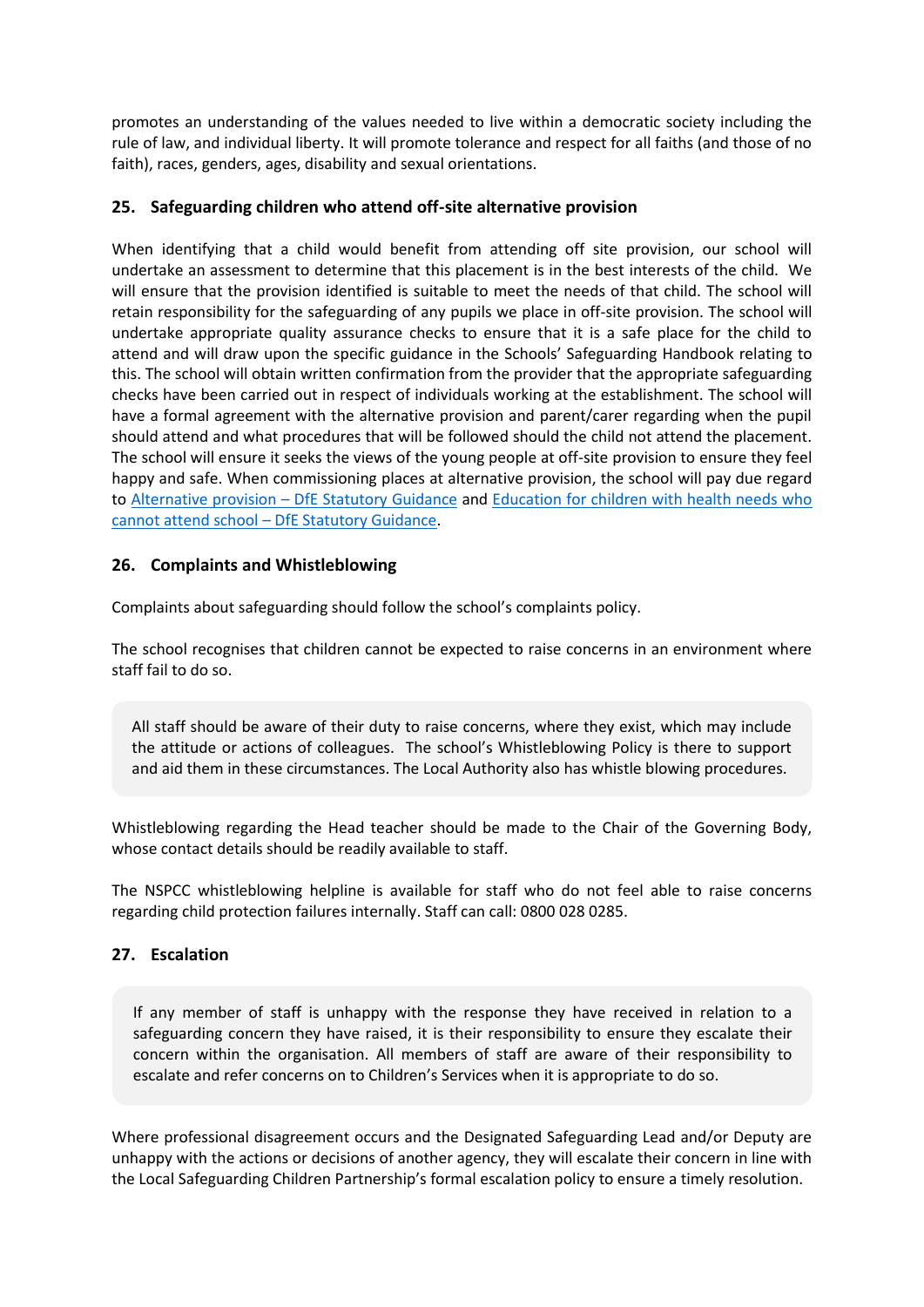The first step of any escalation process with another agency is to raise any concerns directly with the other professional and their line manager. A professionals meeting is always a positive way of resolving differences and remaining focussed on the outcomes for the child.

# **28. Proactive Safeguarding**

Our school recognises that school plays a significant part in the prevention of harm to our children by providing them with opportunities to learn, good lines of communication with trusted adults, supportive peers and an ethos of protection. As a result, safeguarding and child protection is at the heart of everything and underpins all policy and procedures within our school.

Our school recognises that we may provide the only stability in the lives of children who have been abused or who are at risk of harm.

Our school recognises that safeguarding incidents and/or behaviours can be associated with factors outside the school or can occur between children outside the school. All staff, but especially the Designated Safeguarding Lead and deputy should consider the context within which such incidents or behaviours occur. This is known as contextual safeguarding, or extra-familial harm, which means assessments of children should consider whether wider environmental factors are present in a child's life that are a threat to their safety and/or welfare.

Our school community will:

- Work to establish and maintain an ethos where children feel secure and are encouraged to talk and are always listened to. This ethos will be modelled and replicated by staff and governors.
- Promote a caring, safe and positive environment within the school.
- Ensure that the school site is a safe, secure and welcoming place to learn and grow.
- Encourage self-esteem and self-assertiveness through the curriculum as well as through personal relationships, whilst not condoning aggression or bullying.
- Include regular consultation with children e.g. through safety questionnaires, participation in anti-bullying week, etc.
- Ensure that all children know there is an adult in the school whom they can approach if they are worried or in difficulty.
- Include safeguarding messages across the full curriculum, including RSHE/PSHE, to ensure that the children are equipped with the skills they need to recognise risky behaviours, stay safe from harm and to know to whom they should turn for help. In particular this will include e.g. staying safe online, anti-bullying, e-safety, road safety, pedestrian and cycle training, focused work in Year 6 to prepare for transition to Secondary school and more personal safety/independent travel, issues around consent, sexting, positive mental health, etc.
- Offer a positive school experience.
- Ensure all staff are aware of school guidance for their use of mobile technology and have discussed safeguarding issues around the use of mobile technologies and their associated risks
- Ensure that all staff, volunteers, governors, policies and procedures operate with the best interests of the child at their heart.

## **29. Monitoring and Quality Assurance**

Policies and procedures only remain effective if they are regularly monitored and reviewed to ensure that they are still applicable and relevant. Our school and its governors recognise the importance of monitoring and quality assuring the effectiveness of our child protection policy and the procedures